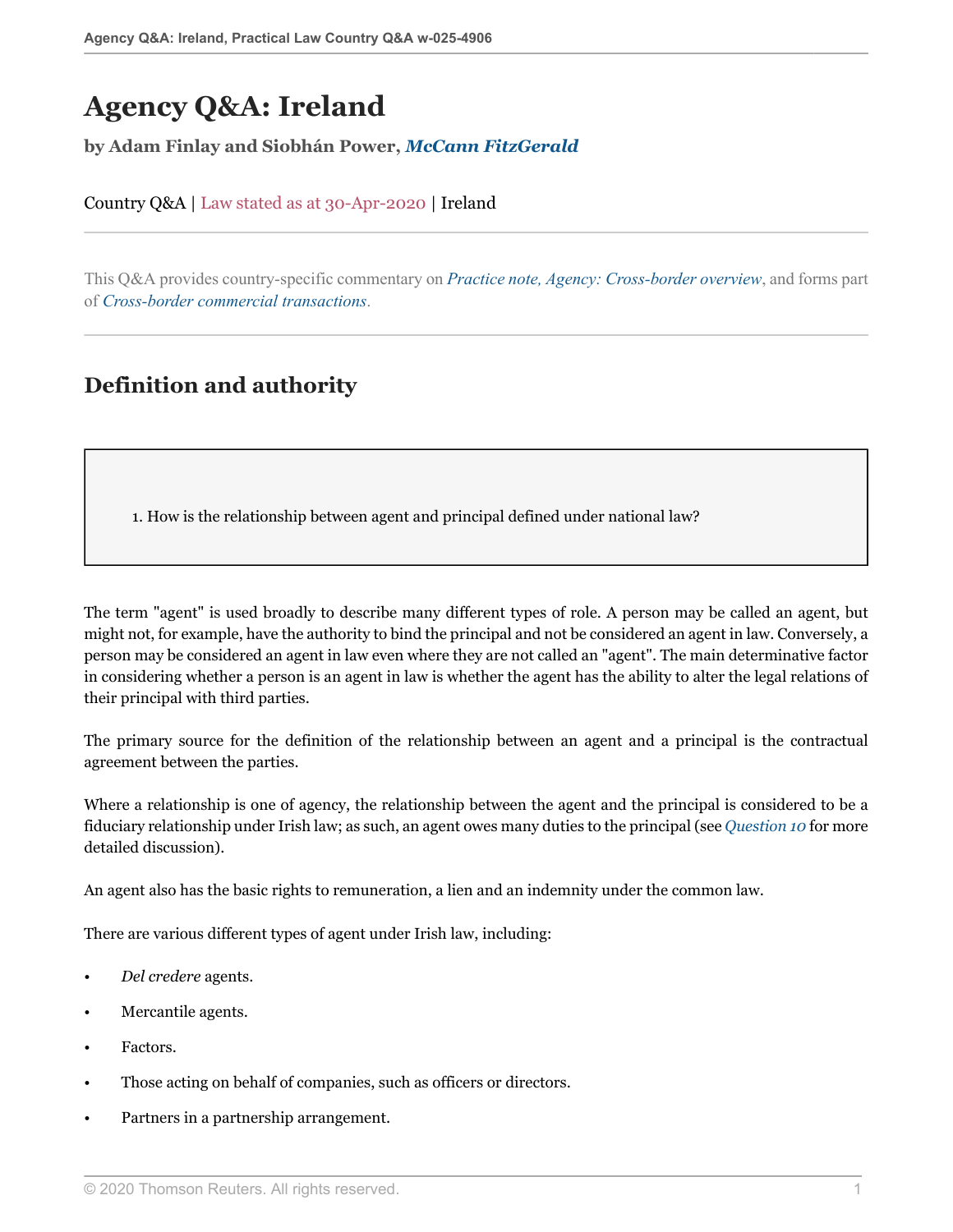#### Commercial agents.

There is a specific definition of a commercial agent in Irish legislation, contained in the European Communities (Commercial Agents) Regulations 1994 and 1997 (the Commercial Agents Regulations), which transpose the Commercial Agents Directive (*86/653/EEC*) into national law. A commercial agent is a "self-employed intermediary who has continuing authority to negotiate the sale or the purchase of goods on behalf of another person" or "to negotiate and conclude such transactions on behalf of and in the name of that principal".

To consider the application of the Commercial Agents Directive through the Commercial Agents Regulations in Ireland, it is useful to separate out the three main elements of this definition further:

- **"Self-employed intermediary".** The term self-employed in this context is taken to include companies as well as individuals, in accordance with EU law. In the Irish case of *Cooney & Co v Murphy Brewery Sales Ltd*, Costello P stated that he had "no doubt" that the plaintiffs, two companies, would be regarded as commercial agents within the meaning of the Directive (*unreported, High Court, Costello P, 30 July 1997*). Therefore, a "self-employed intermediary" may include an individual sole trader, a partnership or registered company.
- **"Goods".** The definition under the Commercial Agents Regulations specifically excludes those agents that promote or sell services.
- **"Negotiate"**. The term "negotiate" in the context of commercial agency has been interpreted widely by the Irish courts. In the case of *Kenny v Ireland ROC Limited*, Clarke J found that "active negotiation" or bargaining does not need to take place for the Commercial Agents Regulations to apply; rather, the test that should be applied in considering where a commercial agent has negotiated a sale was whether "having regard to the manner in which the sale of goods is carried out, it is necessary for the agent to bring a material level of skill to the activity" (*[2005] IEHC 24*).

The following are specifically excluded from the scope of the Commercial Agents Directive and the Commercial Agents Regulations:

- An officer or director of a company, who has the authority to bind the company.
- A partner, who has the authority to bind their partner(s).
- A receiver, receiver and manager, a liquidator or an examiner, or a trustee in bankruptcy.
- A commercial agent whose activities are unpaid.
- A commercial agent operating on commodity exchanges or in the commodity market.
- A consumer credit agent or a mail order catalogue agent for consumer goods, whose activities are considered to be secondary (there is a rebuttable presumption that these activities are secondary). (Article 2(2) of the Commercial Agents Directive allows EU member states to exclude from the application of the Directive the activities of commercial agents that are considered to be secondary under national law; these are the only activities that Ireland opted to exclude as secondary.)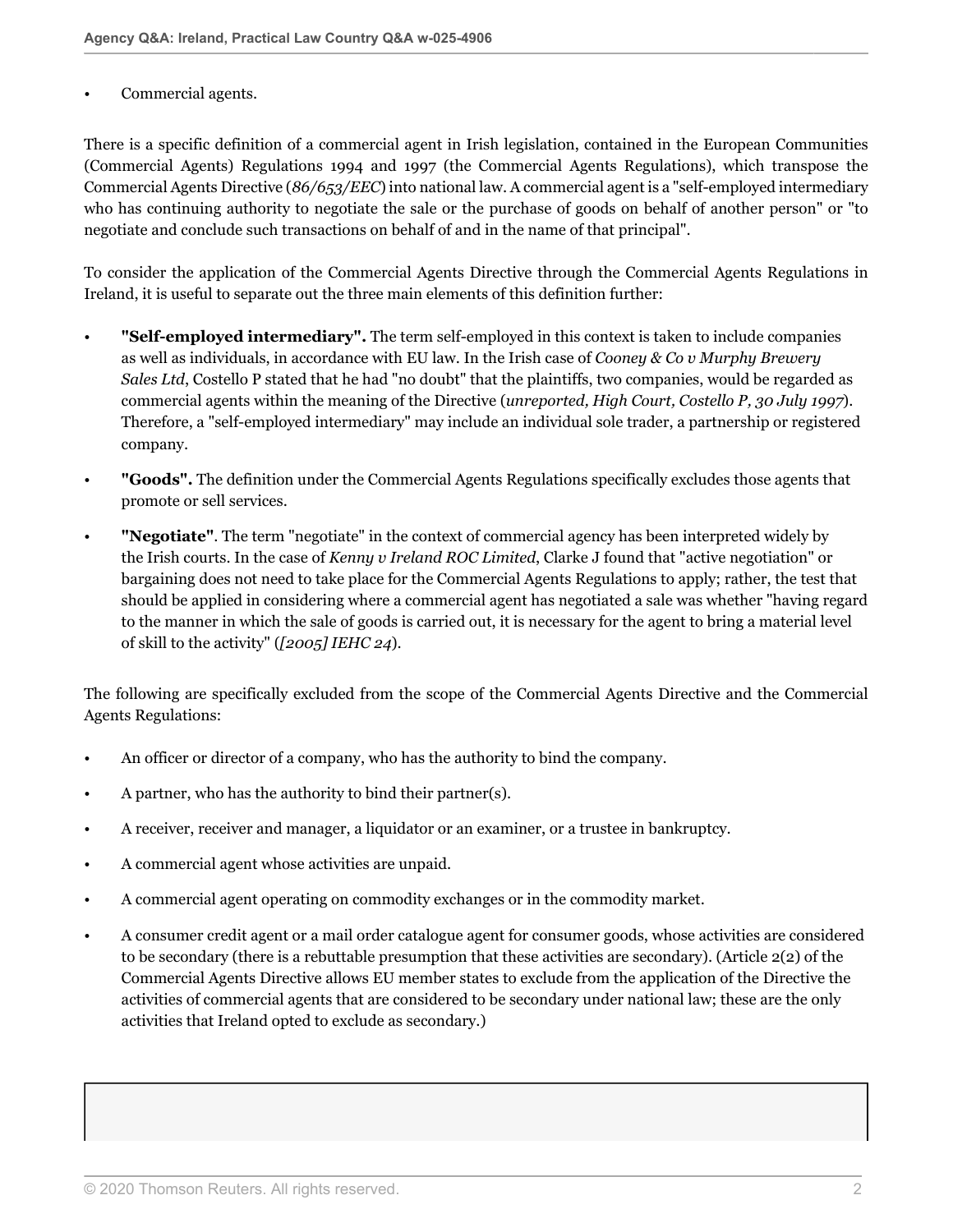2. What authority under national law does an agent have to bind the principal by its acts? How far can an agent bind its principal to third parties, when it does not have express authority from the principal to do so?

The manner in which the agent is conferred with authority to bind the principal, and what type of authority is conferred on them, depends on many factors, including what type of agency it is and the terms of the agency agreement between the parties.

Broadly, there are a number of main types of authority by which the agent may bind the principal at common law:

- **Actual authority.** An agent has actual authority where its actions are authorised by its principal either expressly or impliedly.
- **Apparent or ostensible authority.** This arises where an agent is represented to a third party as having actual authority, even where it does not actually have this authority; in this case, it may bind its principal. Three conditions must be met for the principal to be bound by the agent acting on apparent authority:
	- there must be a representation that the agent has the authority which is wider than their actual authority;
	- the representation comes from a person who has authority to make the representation such as the principal themselves; and
	- the third party commits itself on the basis of this representation.
- **Usual and customary authority.** An agent has usual authority where they have authority that a person in their position usually has, such as authority implied from a particular trade custom.
- **Ratification.** This is authority that is conferred on the actions of an agent after the fact, where the agent did not have authority at the time to bind the principal, but the principal then ratifies and adopts the actions and so is bound by them from that point.
- **Authority of necessity.** This is authority that the agent does not usually hold, but where an emergency situation arises, particularly where the property of the principal is at risk, the agent may be authorised to take urgent action where it cannot obtain express authority from the principal.

# **Regulation and legal formalities**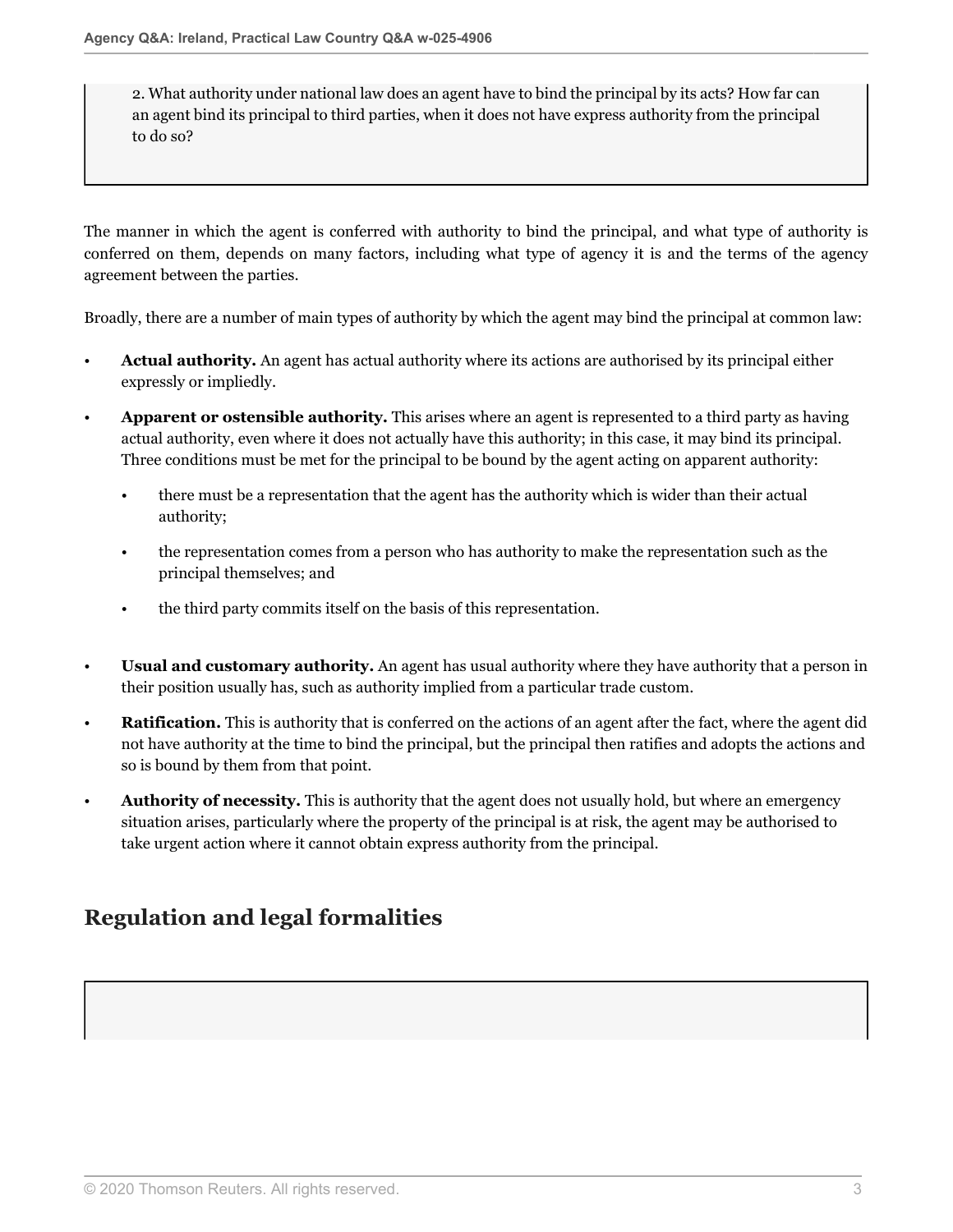3. Are agencies specifically regulated by national law? Is any legislation pending, which is likely to affect agency arrangements? Are there any formalities that a principal must comply with when appointing an agent, for example, any registration or disclosure requirements?

The Commercial Agents Regulations specify that a commercial agency contract will not be valid unless it is evidenced in writing.

There are no specific formalities required for any other type of agency agreement, other than those mandatory for an enforceable contract (that is, that where no consideration is being given, the contract should be executed as a deed).

No further legislation is pending in Ireland that is likely to affect agency arrangements.

# **Competition law**

<span id="page-3-0"></span>4. Are there any national laws or regulations that would affect the following business practices:

- Grant of exclusive territory?
- Tied selling?
- Territorial restrictions?
- Customer restrictions?
- Resale price maintenance?
- Refusal to deal?
- Imposition of minimum and maximum prices?
- Imposition of minimum sales targets?

Section 4 of the Competition Act 2002 (Competition Act) prohibits agreements between undertakings which have as their object or effect the prevention, restriction or distortion of competition in trade in goods or services in the state.

The prohibition mirrors the wording of Article 101 of the Treaty on the Functioning of the EU (TFEU).

Since only agreements "between undertakings" are prohibited, section 4 and Article 101 do not, in principle, apply to the agent's selling or purchasing function in the case of "genuine" agency. This is because in the case of a "genuine" agency agreement, the agent acts **on behalf of** the principal, and therefore forms part of the activities of the principal undertaking when it concludes contracts on the principal's behalf. It should be noted that section 4 and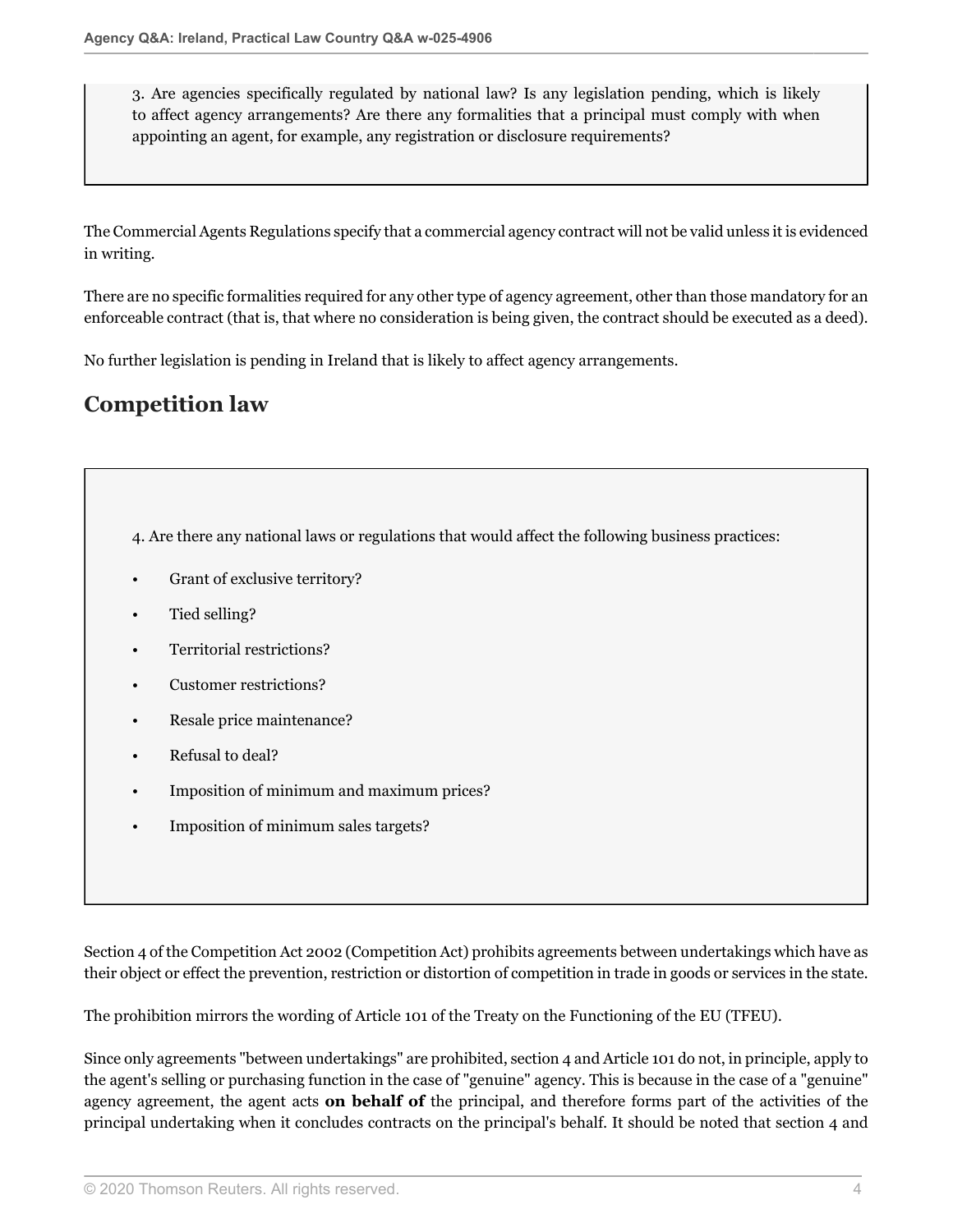Article 101 continue to apply to any agreements concerning the relationship between the principal and the agent as independent undertakings (for example, non-compete obligations imposed on the agent).

The European Commission's Guidelines on Vertical Restraints (the Guidelines) provide guidance on assessing whether an agreement is a "genuine" agency agreement. As noted in the Irish Competition and Consumer Protection Commission's (CCPC) Notice in Respect of Vertical Agreements, the Guidelines generally reflect the position in Irish law.

The Guidelines note that the key factor in assessing whether an agreement is a "genuine agency agreement" is the degree of risk borne by the agent in relation to contracts concluded on behalf of the principal. The agreement will be considered to be a genuine agency agreement if:

- The goods to which the contract pertains do not vest in the agent.
- The agent does not bear significant risks in relation to contracts concluded on behalf of the principal (other than risks relating to providing agency services in general).

On the other hand, where the agent, for example, contributes to the cost of the contract goods, or maintains stocks of the contract goods at their own risk, the relationship will not be considered to be one of "genuine" agency. It is necessary to carefully consult the Guidelines when assessing whether a relationship is one of agency or not.

In the case of a "genuine" agency agreement, each of the following types of obligation on the agent's part will be deemed to form part of the agency agreement and will not, therefore, fall within the scope of section 4 or Article 101:

- Limitations on the territory into which the agent may sell goods or services.
- Limitations on the customers to whom the agent may sell goods or services.
- Restrictions on the prices and conditions at which the agent may sell or purchase goods or services.

Where the agreement is not a genuine agency agreement, section 4 of the Competition Act and Article 101 TFEU apply. As the agreement is between two operators at different levels of the distribution chain, it is an agreement "between undertakings" within the meaning of those provisions. In this case, obligations such as retail price maintenance (minimum or fixed prices) will almost certainly fall foul of section 4 or Article 101, while other obligations such as territorial restrictions and maximum prices should be assessed for potential anti-competitive effects. These obligations will be compatible with section 4 where their pro-competitive effects outweigh any anticompetitive effects. Minimum sales targets will likely be justifiable, but may cause competition concerns where they amount to "single branding".

The CCPC has adopted a Declaration on Vertical Restraints (the Declaration), which provides that certain categories of vertical agreements (that is, agreements between undertakings at different levels of the distribution chain) are deemed by the CCPC not to be prohibited by section 4. The Declaration largely reflects the European Commission's Vertical Agreements Block Exemption (*Regulation 330/2010*) (the Block Exemption).

It should be noted that the exemption provided by the Declaration and the Block Exemption only applies where:

• The market share of the buyer and the seller are each below 30%.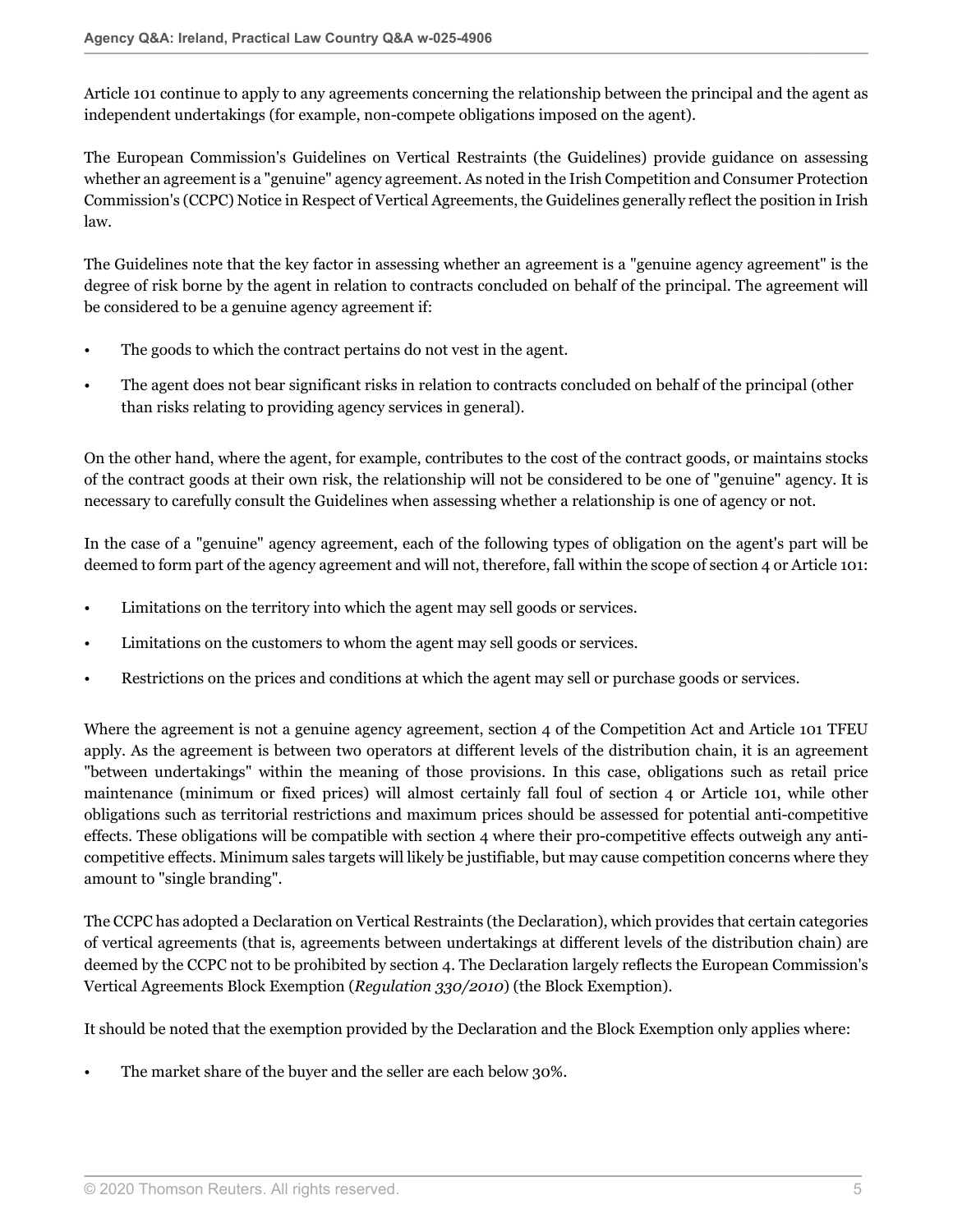• The agreement does not fall within the types of agreement specified by both the Declaration and the Block Exemption, which cannot be exempted even where the 30% thresholds are satisfied (for example, the restriction of "passive" sales (such as unsolicited online sales) between exclusive territories).

Competition law may also apply to an agency situation where one of the parties is dominant. Section 5 of the Competition Act and Article 102 TFEU prohibit the abuse of a dominant position. Where an undertaking is dominant (for example, because it has a high market share), a refusal to deal or tied selling may be considered abusive in specific circumstances.

5. Are there any laws or regulations relating to restrictive covenants or covenants not to compete during the agency agreement? To what extent is it possible to continue the restrictions after the agreement has expired? In particular, to what extent does the geographical extent and or the length of time of the restriction affect its enforceability?

Restrictive covenants and non-compete obligations may infringe the prohibition on anti-competitive agreements between undertakings in section 4 of the Competition Act and Article 101 TFEU. As noted in *[Question 4](#page-3-0)*, section 4 applies to agreements between principal and agent which do not directly relate to the contracts concluded on behalf of the principal, but which instead concern the relationship between the agent and the principal. These agreements constitute "agreements between undertakings" within the meaning of section 4.

A non-compete clause that applies during the term of the agency relationship may fall within the Declaration or the Block Exemption, if each of the parties' respective market shares are below 30%. However, the duration of the clause must not exceed five years (clauses which are tacitly renewable beyond five years will be deemed to have an indefinite duration).

A non-compete clause that applies post-termination of the agency relationship will only be exempt under the Declaration and the Block Exemption where the clause:

- Relates to goods or services which compete with the contract goods or services.
- Is limited to the premises and land from which the agent has operated during the contract period.
- Is indispensable to protect know-how transferred by the principal to the agent.
- Is limited to one year following termination.

Where the Declaration and the Block Exemption do not apply, the compatibility of the restriction with section 4 and Article 101 should be considered. Parties should assess whether the restriction may lead to a foreclosure effect on the markets where the contract goods are bought or sold.

The appointment of an exclusive agent by the principal is unlikely to lead to anti-competitive effects, but provisions preventing the agent from acting for other principals, or post-term non-compete provisions, require close examination for compatibility with section 4.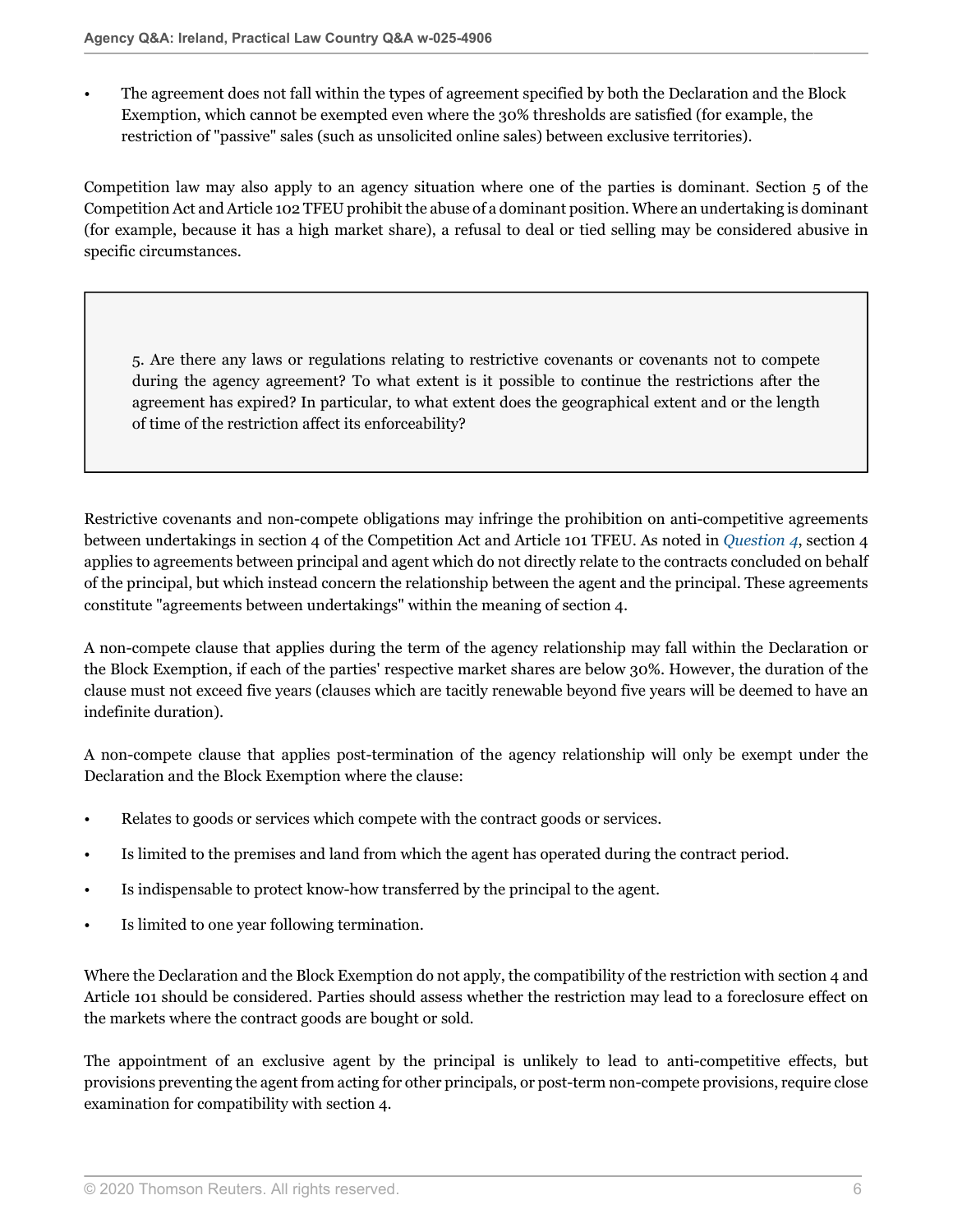Under the common law, a restraint of trade clause will only be upheld where the geographic and temporal scope of the clause is reasonable (*Ryanair DAC v Bellew [2019] IEHC 907*). Any post-termination non-compete obligations should:

- Be limited to the area in which the agent sold the contract goods.
- Apply only to the types of goods sold by the agent.
- Only apply for as long as is reasonable in the circumstances.

Under Article 20 of the Commercial Agents Directive (as implemented by the Commercial Agents Regulations), a restraint of trade clause that restricts a commercial agent (as defined in the Regulations) following termination of the agency relationship will only be valid if:

- It is in writing.
- It relates to the geographical area or the group of customers and the geographical area entrusted to the agent and to the kinds of goods covered by their agency under the contract.
- Its duration does not exceed two years following termination of the agency contract.

# **Employment issues**

6. Is there a risk that an agent may be treated as an employee of the principal?

Although a label alone is insufficient to determine the relationship between the parties, genuine agency relationships should not give rise to an employment relationship. This is particularly the case where the agent:

- Operates on their own account and assumes risk in relation to profit and loss.
- Provides their own equipment and insurance.
- Is responsible for their own tax arrangements.

However, in circumstances where an argument arises as to the employment status of a so-called agent, a court or tribunal will look beyond the contractual relationship to assess the reality of the arrangement on the ground. This involves examination of a number of factors and tests (the importance of each factor will depend on the particular circumstances of the case):

• **Mutuality of obligation.** There must be mutuality of obligation between an employer and the employee (meaning an obligation on the employer to give the individual work, and an obligation on the individual to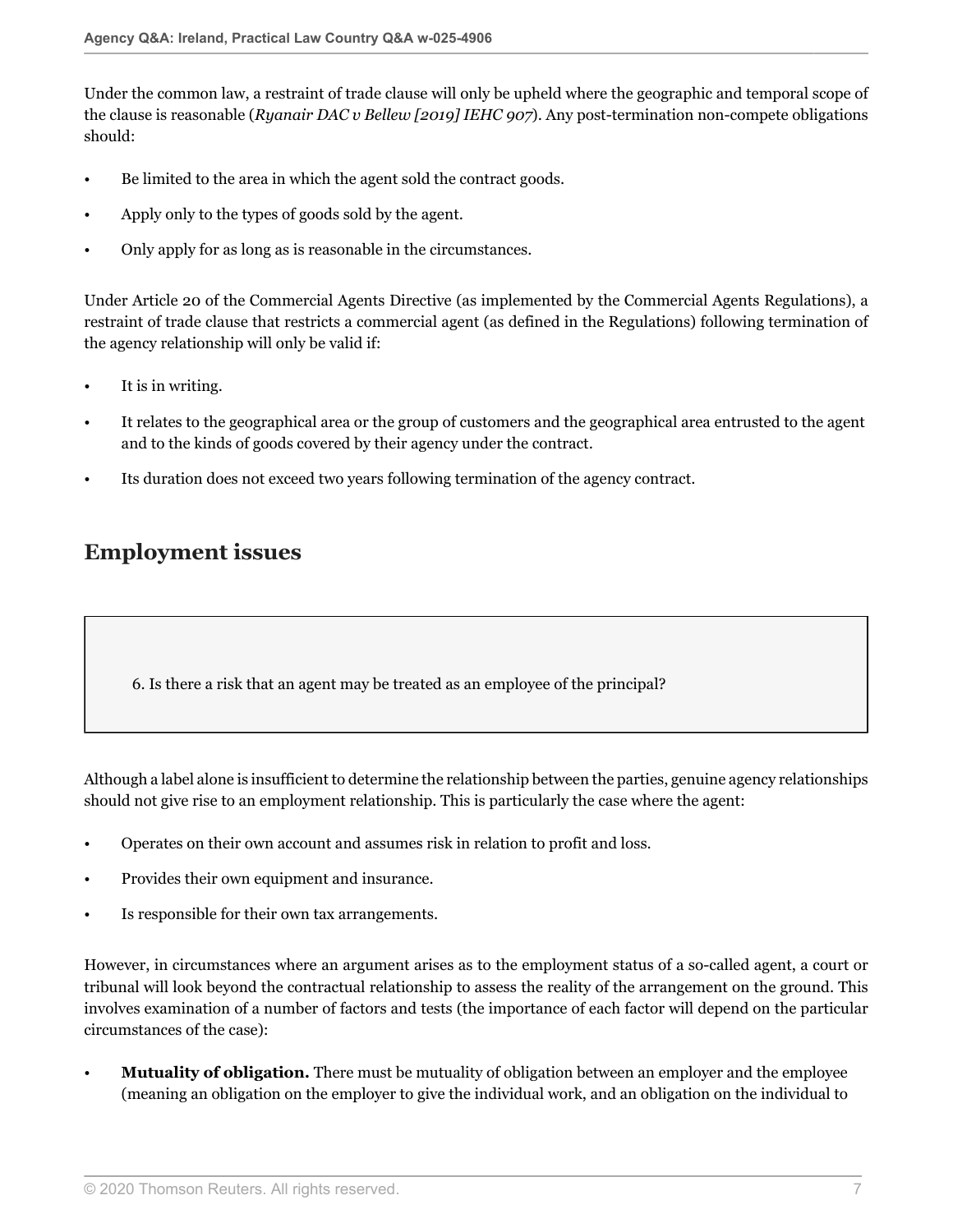carry out this work) (see *Minister for Agriculture v Barry [2009] 1 IR 215; Henry Denny & Sons Ltd t/a Kerry Foods v Minister for Social Welfare [1998] 1 IR 34*).

- **Control.** An individual will be considered to be an employee if they are subject to the command of the purported employer as to the way in which they do their work (see *Roche v Kelly [1969] IR 100*).
- **Integration.** If the work of the relevant individual is merely accessory to the business and not integrated into it, then the individual will not be deemed to be an employee (see *In Re Sunday Tribune [1984] IR 505*).

The "multi-factorial" test has also been used as a factor to determine an employment relationship. This test says that an employment arrangement arises if all the criteria below are met:

- An individual agrees that in consideration of a wage or other remuneration, they will provide their own work and skill in the performance of some service for another.
- An individual agrees that in the performance of that service they will be subject to the other's control to a sufficient degree to establish an employer/employee relationship.
- The other provisions of the contract are consistent with it being a contract of employment.

(See *Ready Mixed Concrete v Minister for Pensions [1968] 2 QB 497; Kirwan v Dart Industries and Leahy [M1 UD 1/80].*)

### **Tax**

7.Will a foreign principal that appoints an agent directly in the national territory be regarded as carrying on business for tax purposes in that territory?

A foreign principal is not regarded as carrying on a business for tax purposes unless it carries on a trade in Ireland through a branch or agency. The foreign principal will be chargeable for business tax purposes in Ireland where the agent both:

- Carries on a trade on behalf of the foreign principal.
- Is not of independent status acting in the ordinary course of its business.

An example of a situation where this could arise is where a sales agent is given authority to conclude contracts in the name of a foreign principal and the sales agent's activities are performed wholly or almost wholly on behalf of the foreign principal over a long period of time, with the foreign principal exercising significant control over the sales agent.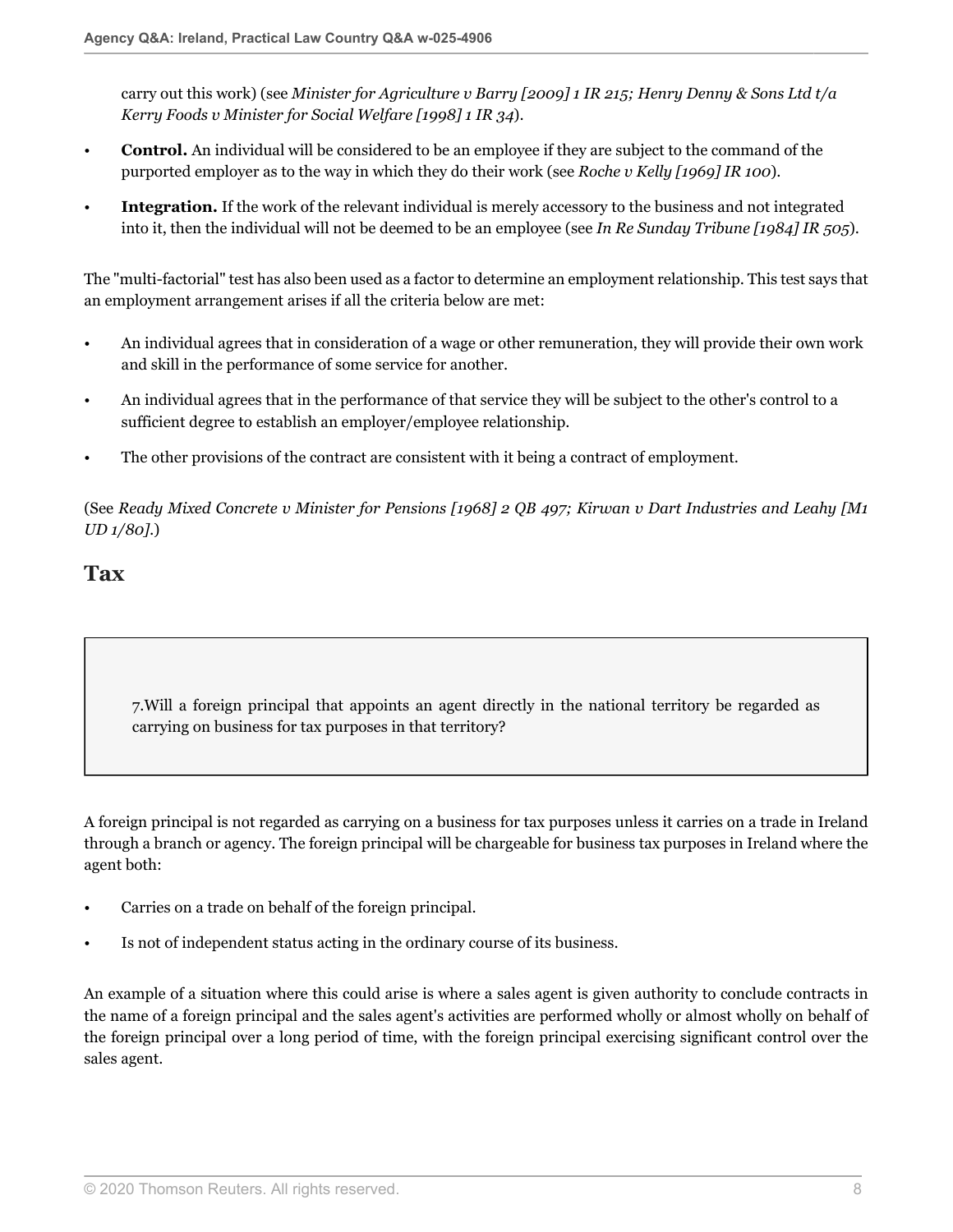8. Are any withholding or other taxes levied in the territory on remittance monies? When and by whom are they payable?

Monies remitted by an agent to a foreign principal under most commercial arrangements will not give rise to any Irish withholding taxes.

However, withholding taxes can be levied in Ireland in certain circumstances; for example:

- On the payment of rent to non-resident landlords.
- On the payment of interest on bank deposits (deposit interest retention tax).
- On the disposal of certain capital assets by non-residents.
- On payments made by a principal contractor to a sub-contractor in the construction, forestry or meat processing industries.
- On payment of patent royalties.
- On the making of certain pure-profit annual payments.
- On distributions made by Irish resident companies.
- On payments of employment income.

The liability to account for withholding tax usually arises at the time of payment of the amount to the foreign principal.

9. Will there be any difficulties in a domestic agent making payment to a foreign principal, either in local currency or in the currency of the principal's country? Are there any exchange controls in operation?

There should be no difficulty with a domestic agent paying a foreign principal either in Euro (the local currency in Ireland) or in the currency of the principal's country. There have been no exchange controls in operation in Ireland since their abolition in December 1992. There are also no restrictions on the repatriation of earnings, capital, interest or royalties. Repatriation payments can be made in any currency. Approval is not required for foreign investment or capital importation.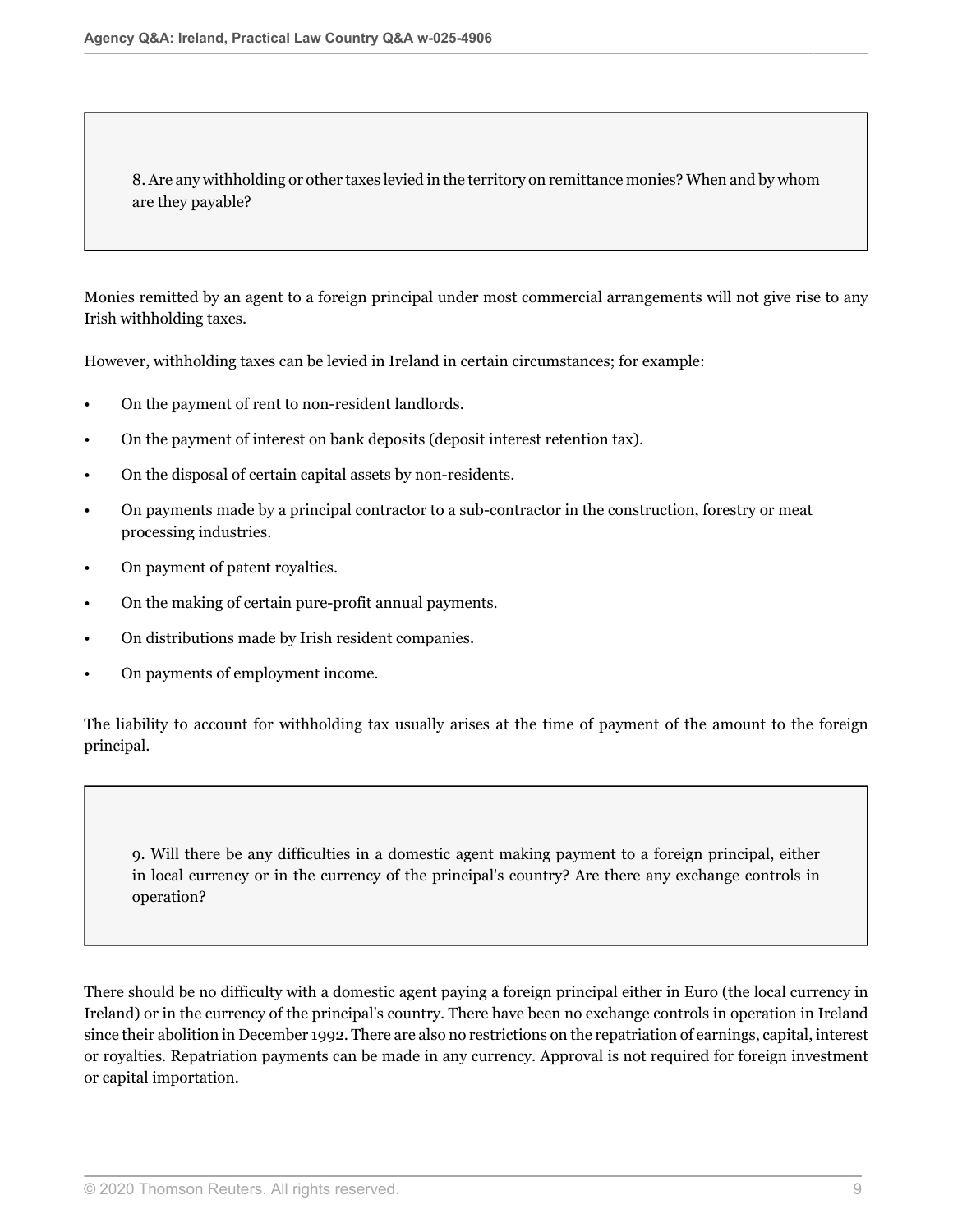# **Duties of the agent**

<span id="page-9-0"></span>10. What duties does national law impose on an agent?

An agent has numerous common law and equitable duties as well as those that have been imposed by national legislation.

- **Common law implied duties.** These include the duty of the agent to:
	- obey the lawful instructions of the principal;
	- act only within the limits of its authority; and
	- exercise reasonable care (*Chaudhry v Prabhakar [1988] 3 All ER 718*).
- **Fiduciary duties implied by equity.** These include the duty of the agent to:
	- avoid conflicts of interest with those of its principal (*Boardman v Phipps [1967] 2 AC 46*);
	- not make secret profit or accept bribes (*Lister v Stubbs (1890 45 Ch D 1)*); and
	- account for its principal's property under the agent's control (*Yasuda Fire and Marine Insurance Company of Europe Ltd v Orion Marine Insurance Underwriting Agency Ltd [1995] QB 174*).

Legislation may also place duties on the agent. The Sale of Goods and Supply of Services Act 1980 implies a duty on an agent to act with reasonable care when acting in the course of business. The Commercial Agents Directive also places a number of duties on a commercial agent similar to those implied under common law, including:

- To look after its principal's interests and to act dutifully and in good faith.
- To make proper efforts to negotiate and to conclude transactions which are authorised by the principal (if appropriate).
- To communicate all necessary information available to the agent to the principal.
- To comply with the reasonable instructions given by the principal.

# **Duties of the principal**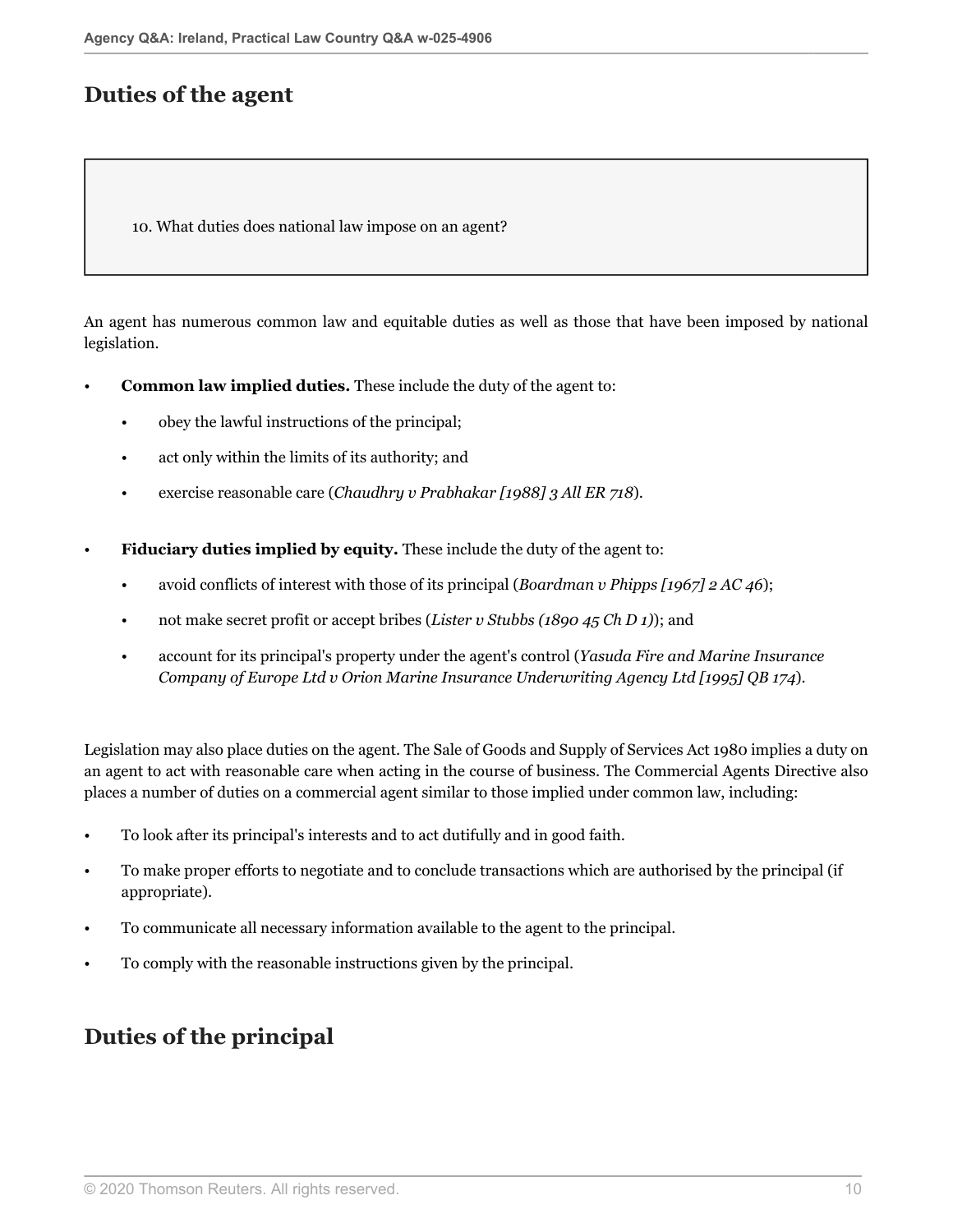11. What obligations does national law impose on a principal?

The obligations imposed on a principal depend on the terms of the agency agreement, the type of agency and whether any particular law applies to it. At common law and in equity, the principal is not subject to the same extensive duties as the agent; however, there are a number of implied duties to which the principal must adhere, such as:

- Paying the agent remuneration and/or commission (if applicable).
- Paying all the expenses of the agent properly incurred in discharging its agency obligations.
- Indemnifying the agent against all liabilities incurred by the agent in the performance of the duties which are within the scope of the agent's authority.
- Giving the agent reasonable notice on termination of the contract where no notice period is set.

The Commercial Agents Regulations also place a number of duties on the principals of commercial agents; these include that the principal must:

- Act dutifully and in good faith in its relations with the agent.
- Provide its commercial agent with the necessary documents relating to the goods concerned.
- Obtain for the agent the information necessary for the performance of the agency contract.
- Notify the agent within a reasonable period once it anticipates that the volume of commercial transactions will be significantly lower than that which the commercial agent could have normally expected.
- Confirm (within a reasonable period) its acceptance, refusal or non-execution of a commercial transaction which the commercial agent has procured for the principal.

These duties cannot be derogated from.

# **Remuneration**

<span id="page-10-0"></span>12. How does national law regulate the payment of remuneration to the agent? Does national law contain any compulsory provisions concerning the level of remuneration?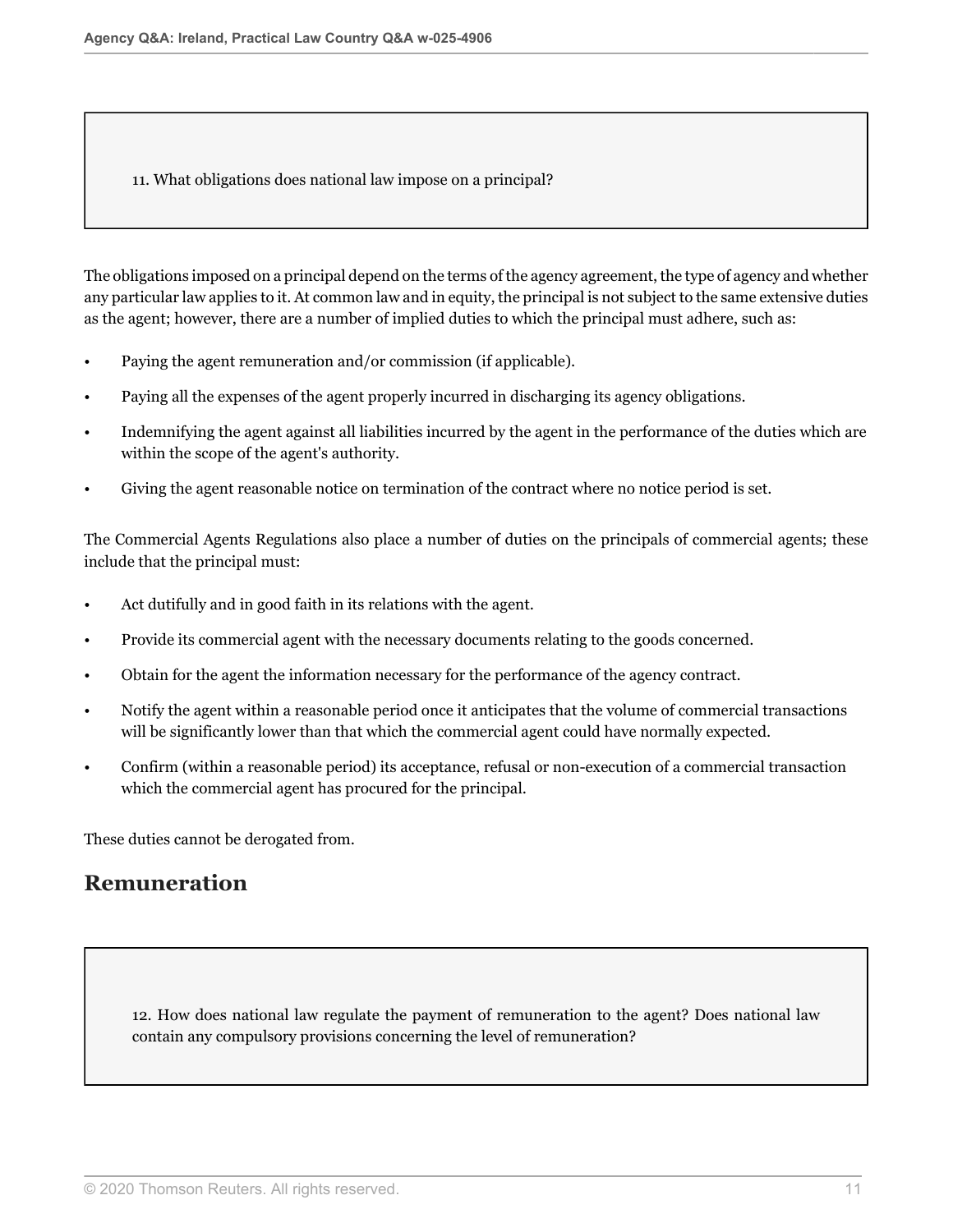The payment of remuneration to the agent would largely be dictated by the terms of the contract between the agent and the principal.

At common law, where it has been agreed between the parties that an agent is to be paid but the amount of remuneration has not been expressly agreed, a term is implied into the agreement that a reasonable sum will be due (*Henehan v Courtney (1967) 101 ILTR 25*).

In respect of commercial agency relationships, the Commercial Agents Directive requires that, if there is no agreement on remuneration, a commercial agent will be entitled to the remuneration that commercial agents are customarily paid for the goods forming the subject of the agency contract. In the absence of a customary practice, the agent will be entitled to "reasonable" remuneration.

#### **Lien**

There is generally a right of particular lien at common law, and some types of agent may have a right of general lien (see *[Question 15](#page-14-0)*).

#### **Commission**

There may or may not be an agreement as between the agent and the principal in respect of the payment of commission. Where the agent receives remuneration which varies with the number or value of business transactions, this will be considered a commission under the Commercial Agents Directive. Where the agent earns commission, the manner in which this is paid to the agent is regulated in Ireland, provided the agent is a commercial agent.

A commercial agent is entitled to commission on all commercial transactions concluded in the course of the agency contract where the transaction is concluded either:

- As a result of its actions.
- With a third party whom the agent has previously acquired as a customer for the principal for transactions of a similar kind.

The Commercial Agents Regulations specify that a commercial agent will also be entitled to commission on transactions concluded during the term of the agency contract where the agent has an exclusive right to a specific geographical area or group of customers and the transaction was concluded with a customer in that area or group.

The commercial agent is also entitled to commission on transactions concluded after the termination of the agency contract if:

- The transaction is mainly attributable to the work of the commercial agent during the period of the contract.
- The order of a third party whom the agent had previously acquired as a customer for similar transactions reached the principal or the agent before the agency contract expired.

The commission will become due once the transaction has, or should have, been executed. The commission is to be paid not later than the last day of the month following the quarter in which it became due.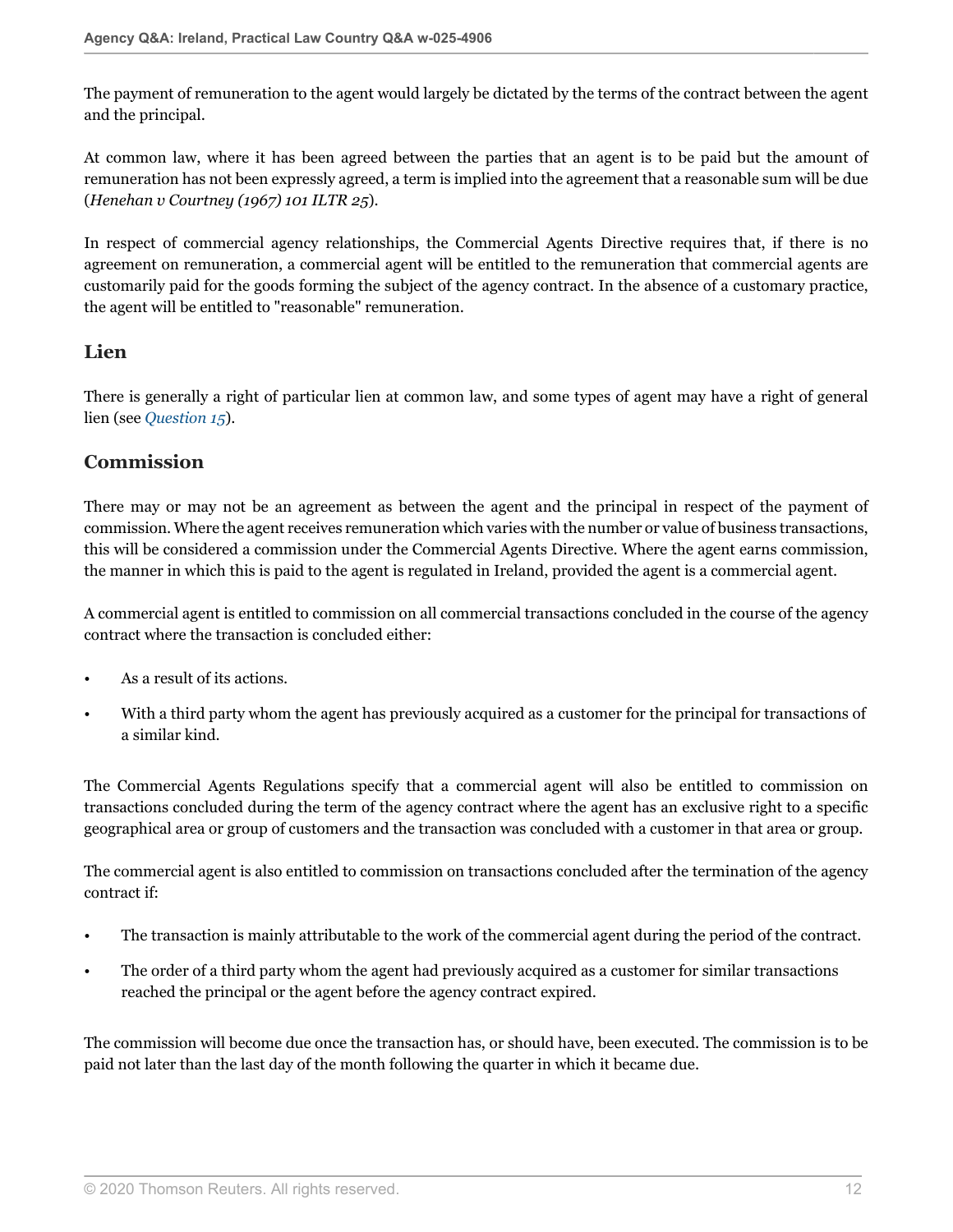<span id="page-12-0"></span>13. How does local law regulate corrupt gifts and secret commissions?

### **Corrupt gifts**

In Ireland, the principal piece of legislation which deals with corruption and bribery is the Criminal Justice (Corruption Offences) Act 2018. This legislation creates a number of corruption-related offences. These include:

- **Active and passive corruption offences.** It is an offence for any person to corruptly give to, or accept from, a person, a "gift, consideration or advantage" as an inducement or reward for any person doing an act in relation to his or her office, employment, position or business.
- **Facilitating gift, consideration or advantage.** It is an offence to give a gift where it is known or it ought to be known that the gift will be used to facilitate the commission of a corruption offence.
- **Corporate liability offences.** These include strict liability corporate offences in circumstances where an officer, employee, agent or subsidiary of a corporate entity commits an offence with the intention of benefiting the corporate entity.

The Criminal Justice (Corruption Offences) Act 2018 defines acting "corruptly" broadly, including to act with improper purpose or by influencing another person by means of:

- Making a false or misleading statement.
- Withholding, concealing, altering or destroying a document or other information.
- By any other means.

The acceptance of hospitality by public officials is governed by the Ethics in Public Office Act 1995. Public officials are required to disclose all gifts received in excess of EUR650. Any gift exceeding this amount is deemed to vest in the state. However, a number of codes of conduct for public officials advise that no gifts whatsoever should be accepted by public officials if their acceptance may interfere with the honest exercise of official duties.

#### **Secret commissions**

Under the principles of equity, an agent must account to the principal for all profits made from its position (*Boardman v Phipps [1967] 2 AC 46*). This is a strictly applied rule that also applies to unpaid agents. It is irrelevant that the agent acted in good faith or that the principal suffered no loss, or indeed even benefited from the agent's actions: an agent may keep a profit only when it had been disclosed to the principal and the principal consented to the agent keeping it.

This principle also applies to secret commissions. Although the Irish courts have not clarified the position in Ireland, *FHR European Ventures LLP v Cedar Capital Partners LLC* set out the position in the UK that bribes or secret commissions received by an agent give rise to a proprietary right on the part of the principal, not merely a claim for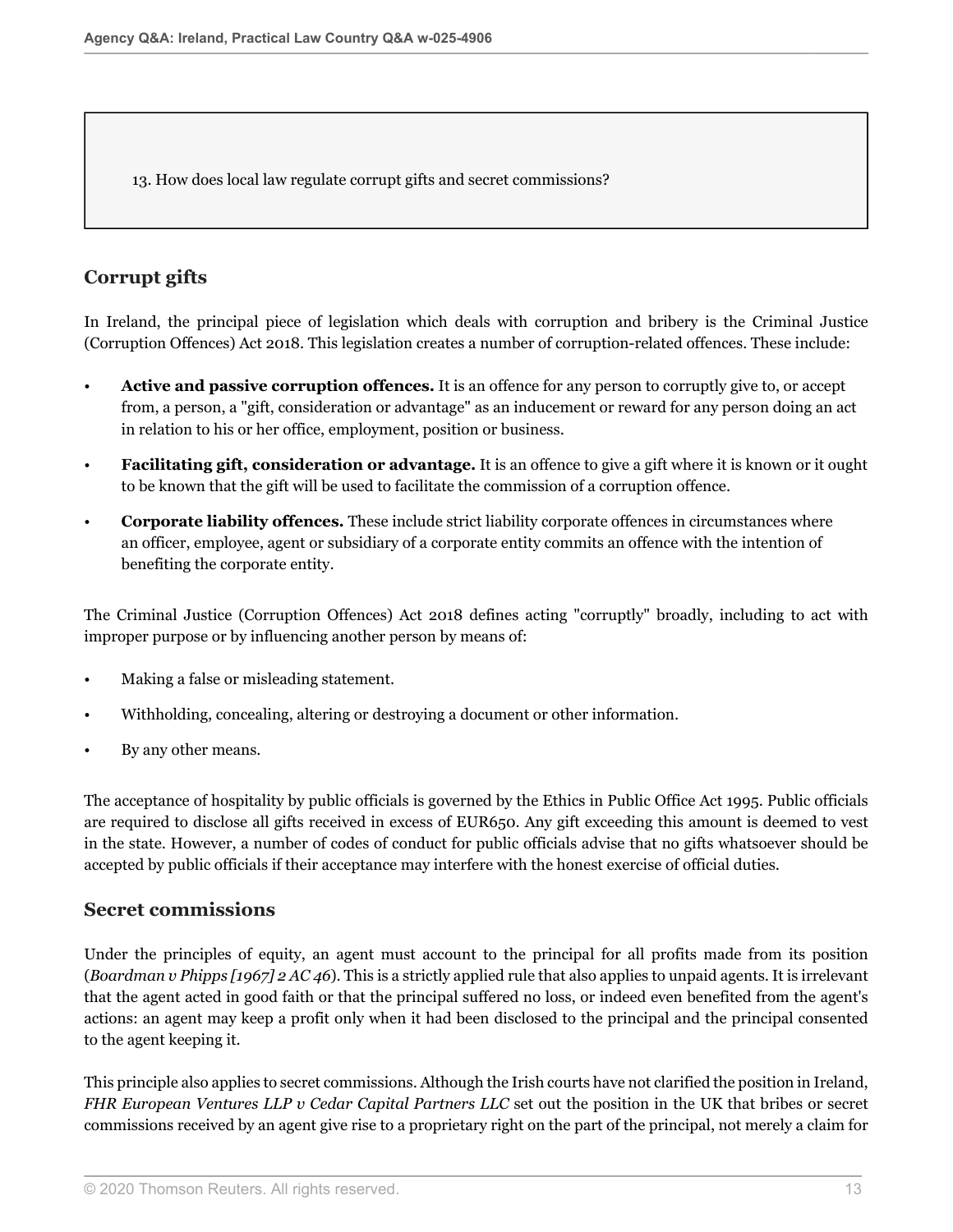compensation under equity (*[2014] UKSC 45*). A proprietary remedy would allow a principal to gain priority over the claims of unsecured creditors. While the decision in *FHR European Ventures* is not binding on an Irish court, it would be of persuasive authority in Ireland.

Under the Commercial Agents Directive, a commercial agent is bound to look after the interests of the principal and act dutifully and in good faith. This duty may not be derogated from.

# **Duration**

<span id="page-13-0"></span>14. What term is commonly agreed for an agency? Does national law regulate the length of notice periods to terminate an agency agreement?

The term of the agency agreement is a matter for the parties to agree between themselves. Generally, an agency agreement is for a fixed term. The Commercial Agents Directive provides that the lapse of a fixed term contract, where both parties continue to perform their obligations under the contract, will give rise to a contract for an indefinite term.

Reasonable notice is required to terminate an agency agreement under common law, in the absence of an express term; however, this will depend on the circumstances of the arrangement (*Alpha Lettings Ltd v Neptune Research & Development Inc [2003] EWCA Civ 704*).

Where a commercial agency agreement has an indefinite term, particular minimum notice periods for termination apply, which must be adhered to and may not be derogated from:

- A contract of one year's duration requires one month's notice.
- A contract of two years requires two months' notice.
- A contract of three years or more requires three months' notice.

#### (*Article 15, Commercial Agents Directive.*)

While the Commercial Agents Directive allows EU member states to fix longer notice periods for contracts of four years and longer, this has not been implemented in Ireland by the Commercial Agents Regulations, so the maximum notice period required is three months.

The Commercial Agents Directive also provides that, where the parties agree on notice periods that are longer than those set out in Article 15(2), the period of notice required for the principal may not be shorter than that to be observed by the commercial agent.

# **Rights of ownership**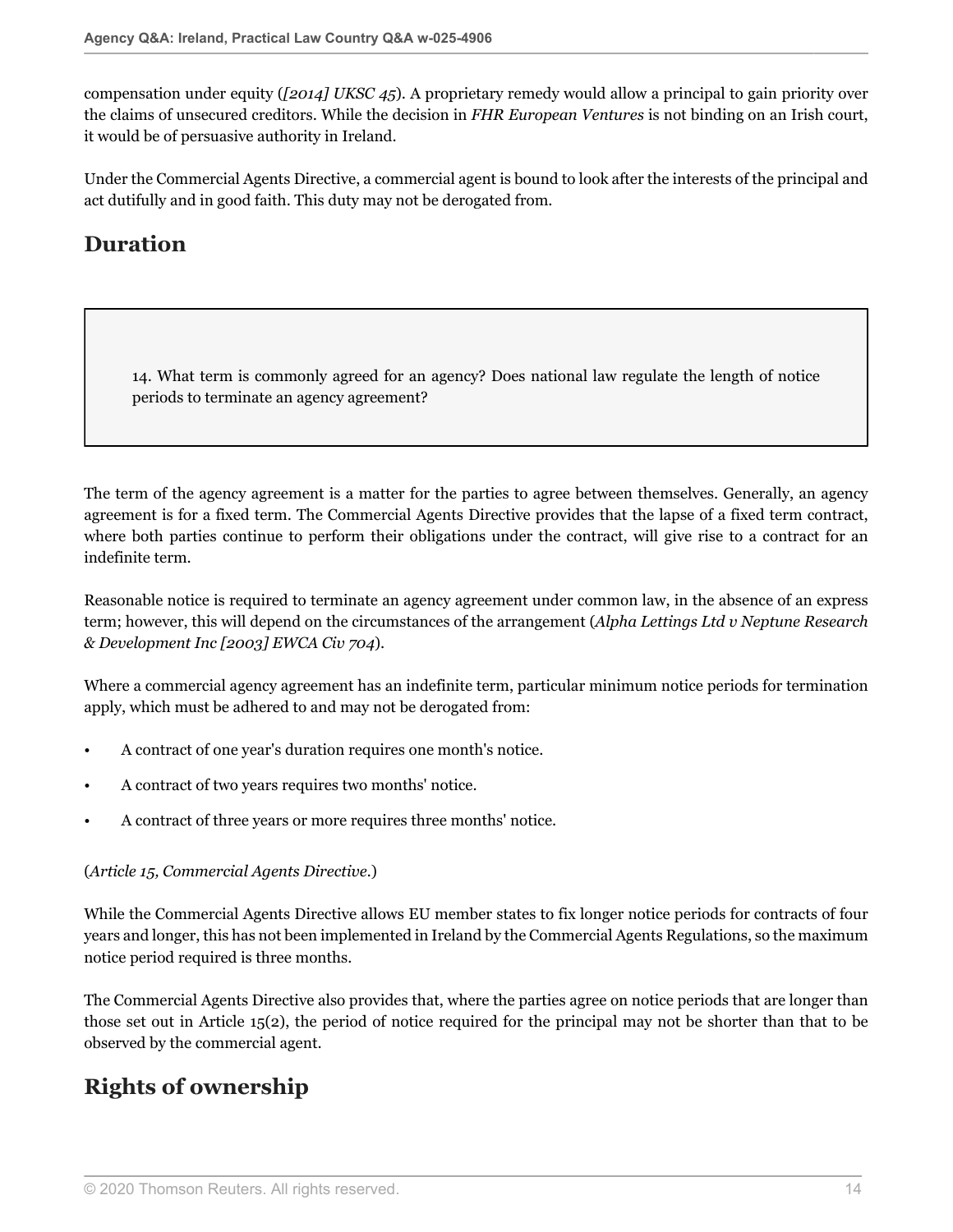<span id="page-14-0"></span>15. Where the agent holds stock or money or other property belonging to the principal:

- Can the principal assert its rights of ownership against third parties, in the event of insolvency of the agent and in the event that the agent has dishonestly disposed of them to third parties?
- To what extent do these rights extend to enable the principal to take the proceeds of sale of that property disposed of by the agent, where the sale was authorised by the principal and where the sale was not authorised by the principal?
- Where the agreement states that the agent shall not become the owner of any goods supplied by the principal, are there any local laws which might override this provision (see *[Standard](http://uk.practicallaw.thomsonreuters.com/4-101-7451?originationContext=document&vr=3.0&rs=PLUK1.0&transitionType=DocumentItem&contextData=(sc.Default)#co_anchor_a998121) [document, Agency Agreement: Cross-border: clause 4.5](http://uk.practicallaw.thomsonreuters.com/4-101-7451?originationContext=document&vr=3.0&rs=PLUK1.0&transitionType=DocumentItem&contextData=(sc.Default)#co_anchor_a998121)*)?

#### **Duty to account**

As the relationship between an agent and a principal is fiduciary (see *[Question 1](#page-0-0)*), the agent is under a duty to account to the principal for all of the principal's property in its possession. Where the agent wrongfully disposes of that property, the principal may trace its property and claim replacement assets.

However, the duty to account is personal, and the agent is not generally considered to be a trustee of the principal's property in Irish law. This will depend on:

- The agreement between the parties.
- The type of goods being sold (and whether particular goods may be easily identified as being owned by the principal).
- Whether the property was mixed with either the agent's own property or those of other principals, such that it is impossible to attribute a particular sale to the agent or the principal.

If this is the case, the principal will only have an unsecured claim against the agent in the event of insolvency. Where a trust arises, the principal's title to the goods will be clear and the principal may claim ownership over these goods in the event of the agent's insolvency.

#### **Particular lien**

At common law, most agents have the right of particular lien over the goods of the principal to secure payment of any remuneration or indemnity that may be owing to them in respect of those goods.

#### **General lien**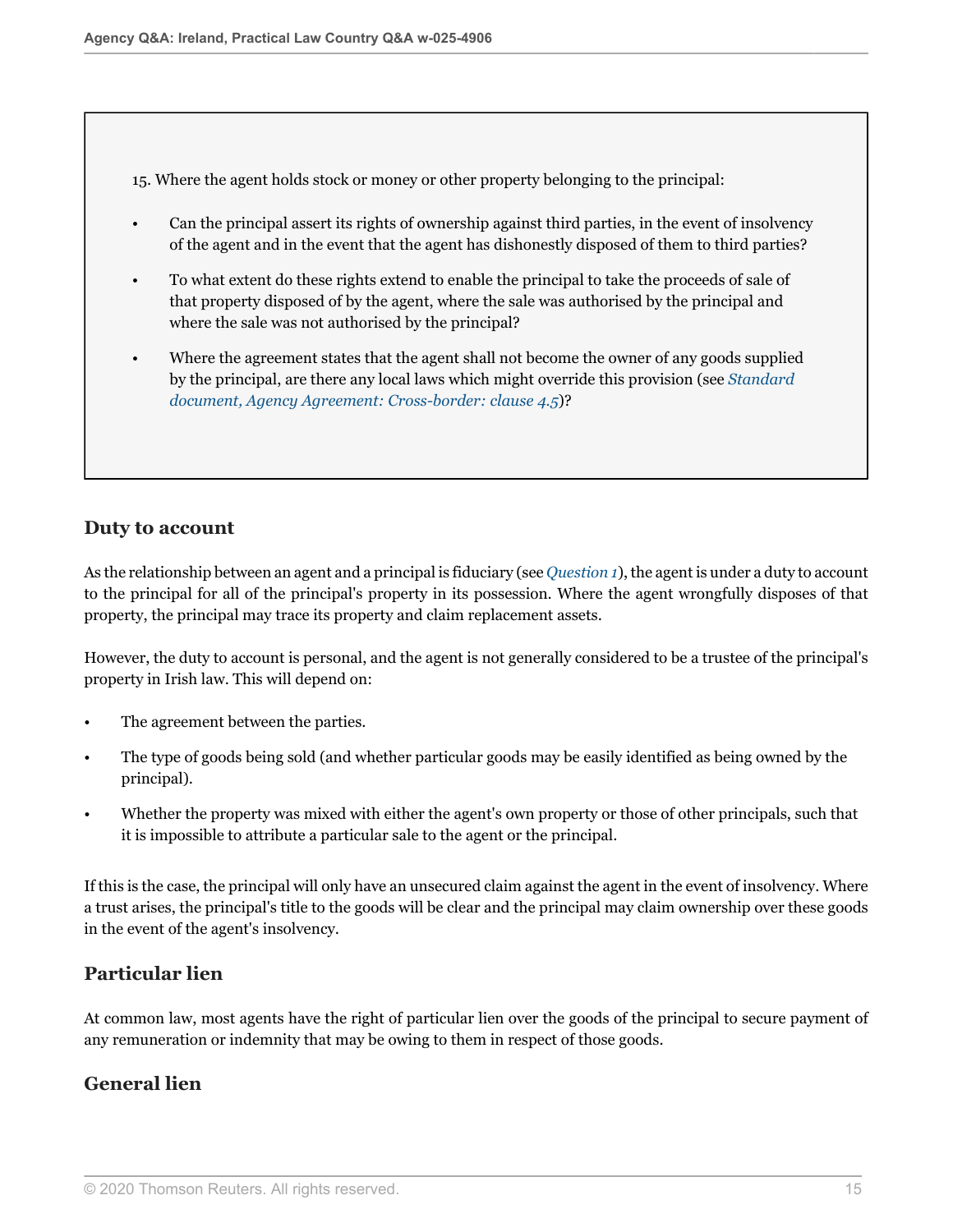Some agents may have a right of general lien, meaning they will have the right to exercise a lien over any goods of the principal in order to secure a particular payment. Those agents entitled to a general lien include bankers, stockbrokers, solicitors and factors (*Martin v Colfer [2006] 1 IR 622*).

### **Right to an indemnity**

The right to an indemnity is a right that exists under the common law for agents (not to be confused with the right to an indemnity on the termination of a commercial agency contract under the Commercial Agents Directive, which has not been adopted in Ireland) (*Re Famatina Development Corp Ltd [1914] 2 Ch 271*).

This common law right entitles the agent to an indemnity from the principal against any expenses and liabilities necessarily incurred by the agent on behalf of the principal in performance of its duties. Where the agent receives no compensation, the right will be restitutionary.

There are no local laws that would override *[Standard document, Agency Agreement: Cross-border: clause 4.5](http://uk.practicallaw.thomsonreuters.com/4-101-7451?originationContext=document&vr=3.0&rs=PLUK1.0&transitionType=DocumentItem&contextData=(sc.Default)#co_anchor_a998121)*.

# **Termination**

16. What events will be regarded in law as justifying termination of the agency agreement? Do any statutory obligations arise on termination? What provision is usually made in the agreement for termination?

An agency agreement may contain express contractual powers for termination as agreed between the parties. These rights may arise where a contractual breach occurs. There will also be an implied right to terminate with reasonable notice (see *[Question 14](#page-13-0)*).

An agency agreement may be reasonably terminated by operation of law or based on the acts of the parties under common law. The law may operate to terminate the contract in the following circumstances:

- **Expiry of the term.** An agency relationship will come to an end automatically at the end of a fixed term as set out in the agreement. However, this is subject to the parties ceasing to perform their duties under the agreement. For agency agreements to which the Commercial Agents Regulations apply, the agreement will be deemed to be converted into an agency contract of indefinite period where both parties continue to perform their duties after the expiry of an agency contract.
- **Performance.** Where the agency agreement is founded on the performance of a particular task by the agent, the contract will come to an end once this task has been completed.
- **Bankruptcy.**Where the principal is adjudicated bankrupt, this deprives the agent of the authority conferred on them by the principal, and so terminates the agency agreement. An agency agreement may also be terminated by the bankruptcy of the agent in circumstances where the agent is not deemed by the principal to be fit to continue to act.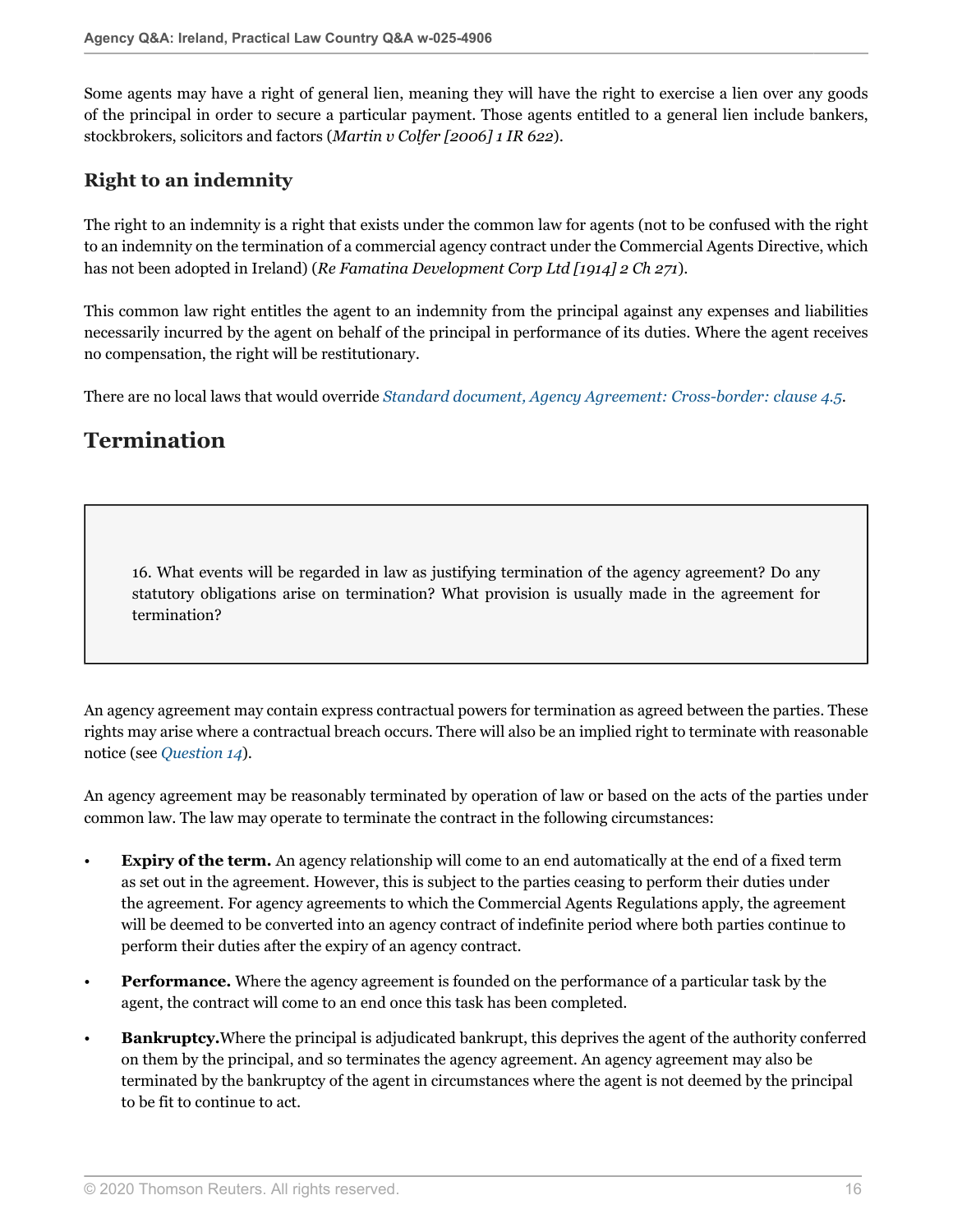- **Frustration.** The agency agreement may be terminated where a frustrating event occurs which makes the performance of the agreement impossible (or illegal).
- **Rescission.** The agency agreement may be set aside and the parties put back in the position in which they were in before the agreement was entered into, where there was a misrepresentation by one of the parties on entering into the agreement.
- **Mistake.** The agency agreement may be set aside where a mistake relating to it is so fundamental as to affect the valid formation of the contract.
- **Illegality.** If the agency agreement requires the commission of an illegal act at its execution, or if it becomes illegal, it will be set aside.

A commercial agency contract for an indefinite period may be terminated by either party by giving reasonable notice. The applicable notice periods have been set by Article 15(2) of the Commercial Agents Directive, as transposed by the Commercial Agents Regulations (see *[Question 14](#page-13-0)*).

17. What rights does the agent have to compensation or indemnity upon termination of the agency agreement or discontinuation of supply of the products? How is compensation or indemnity for termination/discontinuation of supply calculated? Are there any formalities which must be complied with for lodging a claim for compensation or indemnity?

Article 17(1) of the Commercial Agents Directive gives member states discretion as to whether to allow commercial agents, after the termination of an agency contract, to be indemnified or compensated for damage as a result of the termination. The Commercial Agents Regulations provide for compensation in Ireland in accordance with Article 17(3). Compensation may be awarded where the termination:

- Deprived the agent of the commission it would have earned had the agency agreement been properly performed, while also benefiting the principal.
- Has not allowed the agent to amortise the costs and expenses it incurred for the performance of the agency agreement, on the principal's advice.

# **Calculation of compensation**

While Article 17(3) provides examples as to where it may be appropriate to award compensation, it provides no guidance as to how this compensation should be calculated, and there is currently no Irish legislation or authority which considers the calculation of this compensation.

As there is no Irish case law providing guidance on how compensation is to be calculated, Irish courts are likely to consider decisions of the courts in England and Wales, which would be of persuasive authority in the Irish courts.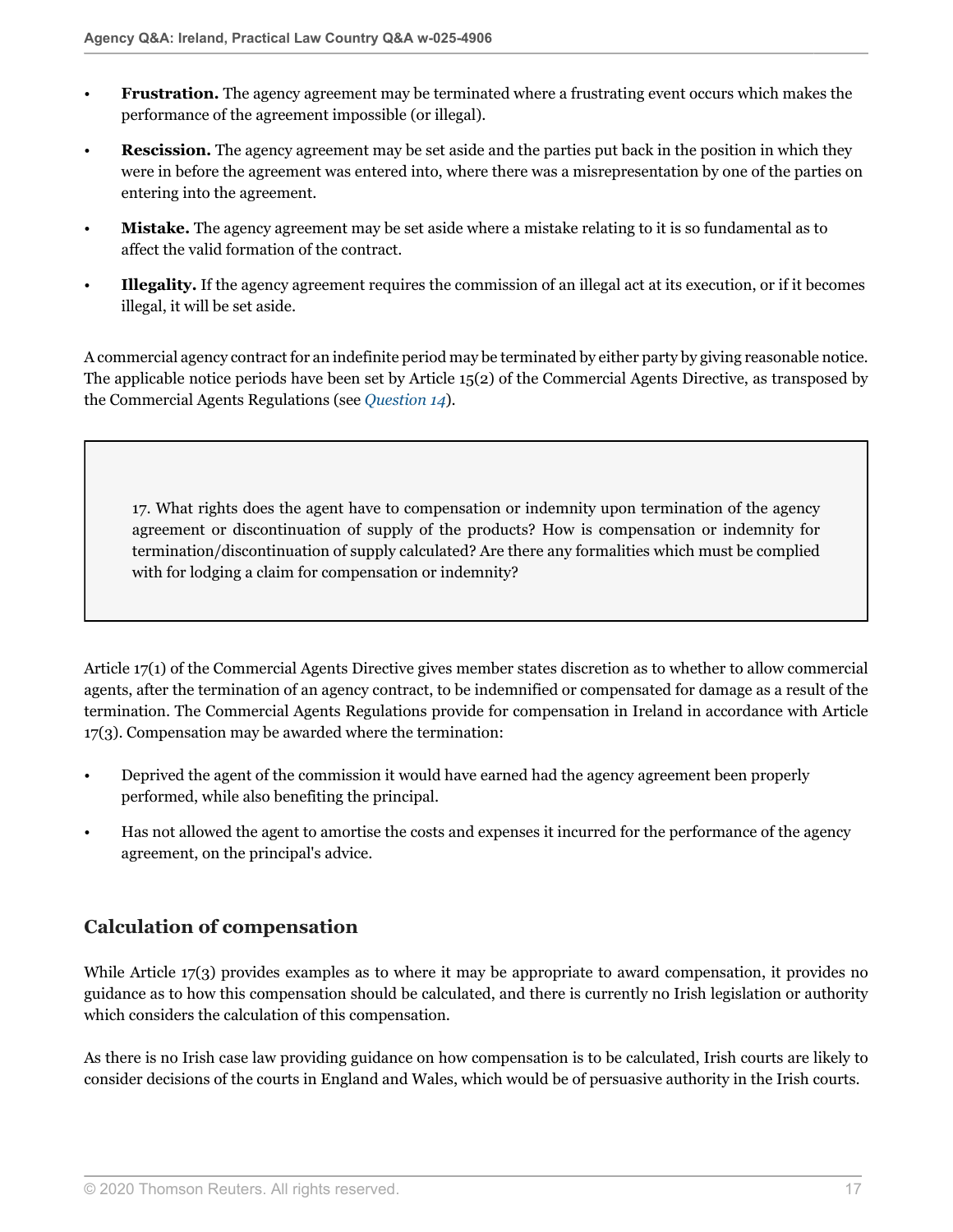The House of Lords, in the leading authority in the UK, *Lonsdale (trading as Lonsdale Agencies) v Howard & Hallam Ltd*, held that the correct quantum is the value of the agency (*[2007] UKHL 32*). Valuing the agency relationship requires the parties to assess what a hypothetical purchaser might reasonably have been willing to pay for the agency contract as at the date of termination. However, it is not necessary that an actual market for dealing in such agencies exists. In carrying out the valuation assessment, parties should have regard to factors such as:

- The likely future earnings of the agent.
- Whether the market for the relevant products was expanding or declining.

The agency should be valued on a net basis, applying appropriate deductions for costs and expenses incurred by the agent.

An agent must notify the principal of their intention to claim compensation within one year following termination of the contract, or the entitlement to compensation will be lost. Where notification is given, the claim will still be subject to the relevant limitation period of six years.

The Commercial Agents Regulations do not specify the manner in which the principal must be notified of the agent's intent to claim.

Compensation will not be payable in the following circumstances:

- Where the principal has terminated due to the default of the agent that would justify immediate termination.
- Where the agent has terminated the contract for reasons other than age, infirmity or illness, as a result of which they cannot reasonably be required to continue the contract.
- Where the agent, with the agreement of the principal, assigns their rights and duties under the agency contract to another person.

# **The agency agreement**

18. Are any particular formalities required in relation to agency agreements?

The Commercial Agents Regulations specify that a commercial agency contract will not be valid unless it is evidenced in writing.

No specific formalities are required for an agency agreement, other than those for an enforceable contract (which are that, where no consideration is being given, the contract should be executed as a deed).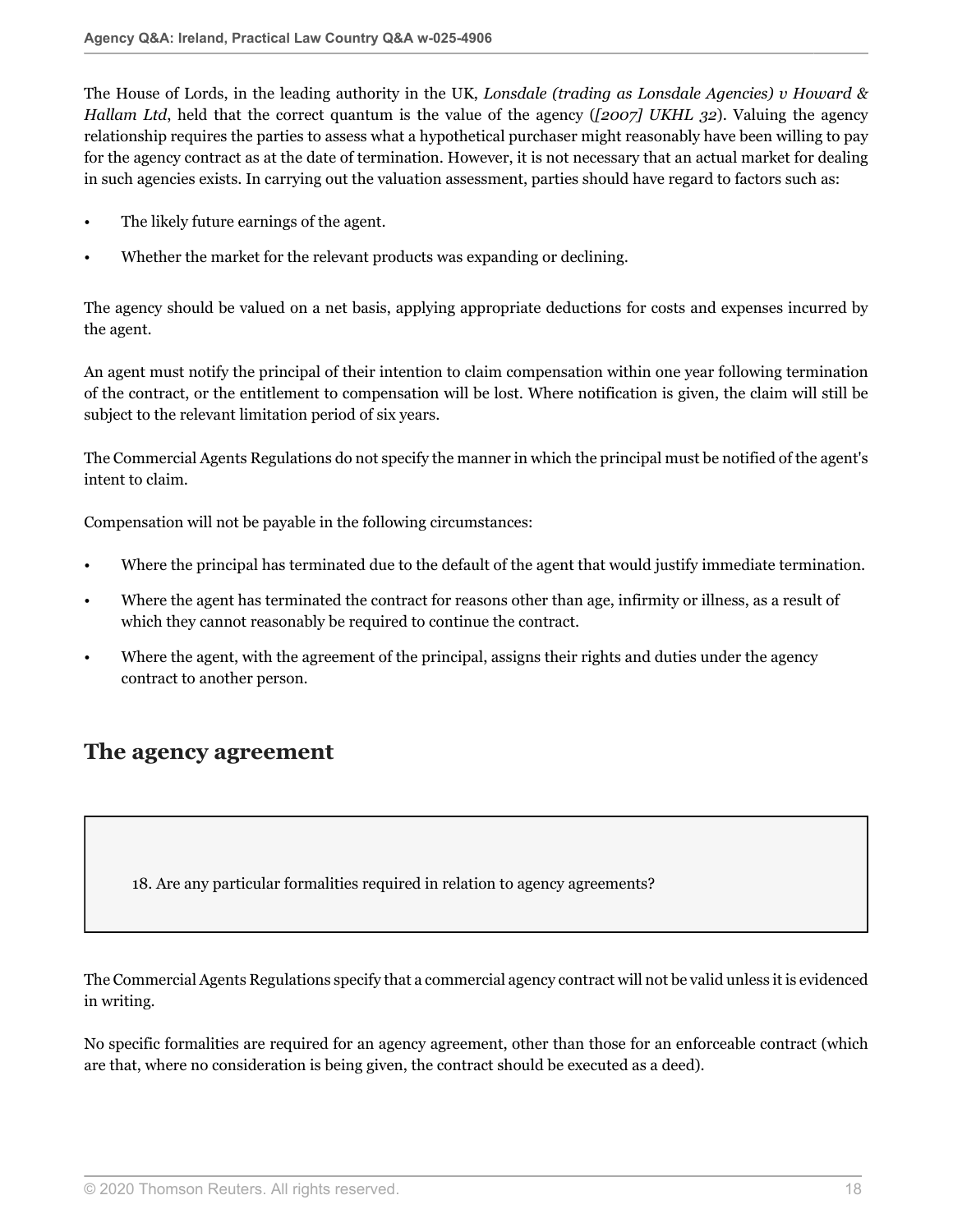19. Where the agent is required by the principal to enter into a guarantee of the debts to the principal of customers that it finds for the principal (*del credere* guarantee) or that it concludes contracts with on behalf of the principal, what formalities and documentation are required to ensure that the guarantee is legally binding? Is any special set of words required for such a guarantee?

In Ireland, a guarantee must be evidenced in writing, and must be signed by either:

- The guarantor.
- An authorised agent of the guarantor.

If the guarantee does not have consideration, it must be executed as a deed.

Where the guarantor is a corporate entity, it must have the power to give the guarantee and the guarantee must be for the commercial benefit of the company.

20. What are the parties called in your jurisdiction?

The terms used for the parties in an agency relationship in Ireland is "principal" and "agent". However, the parties may use different terms in an agency agreement, and the agency relationship will still arise.

21. In your jurisdiction, would it be standard practice for an agent to be obliged to:

- Store the principal's products and, if so, to store them separately from other goods at the agent's own cost see *[Standard document, Agency Agreement: Cross-border: clause 3.17](http://uk.practicallaw.thomsonreuters.com/4-101-7451?originationContext=document&vr=3.0&rs=PLUK1.0&transitionType=DocumentItem&contextData=(sc.Default)#co_anchor_a835311)*)?
- Insure the principal's property at the agent's own cost (see *[Standard document, Agency](http://uk.practicallaw.thomsonreuters.com/4-101-7451?originationContext=document&vr=3.0&rs=PLUK1.0&transitionType=DocumentItem&contextData=(sc.Default)#co_anchor_a1008803) [Agreement: Cross-border: clause 3.18](http://uk.practicallaw.thomsonreuters.com/4-101-7451?originationContext=document&vr=3.0&rs=PLUK1.0&transitionType=DocumentItem&contextData=(sc.Default)#co_anchor_a1008803)*)?
- Give the principal access to the agent's premises to carry out inspections of the agent's books and records or for inspecting or taking stock of the principal's property (see *[Standard](http://uk.practicallaw.thomsonreuters.com/4-101-7451?originationContext=document&vr=3.0&rs=PLUK1.0&transitionType=DocumentItem&contextData=(sc.Default)#co_anchor_a660364) [document, Agency Agreement: Cross-border: clause 3.23](http://uk.practicallaw.thomsonreuters.com/4-101-7451?originationContext=document&vr=3.0&rs=PLUK1.0&transitionType=DocumentItem&contextData=(sc.Default)#co_anchor_a660364)*)?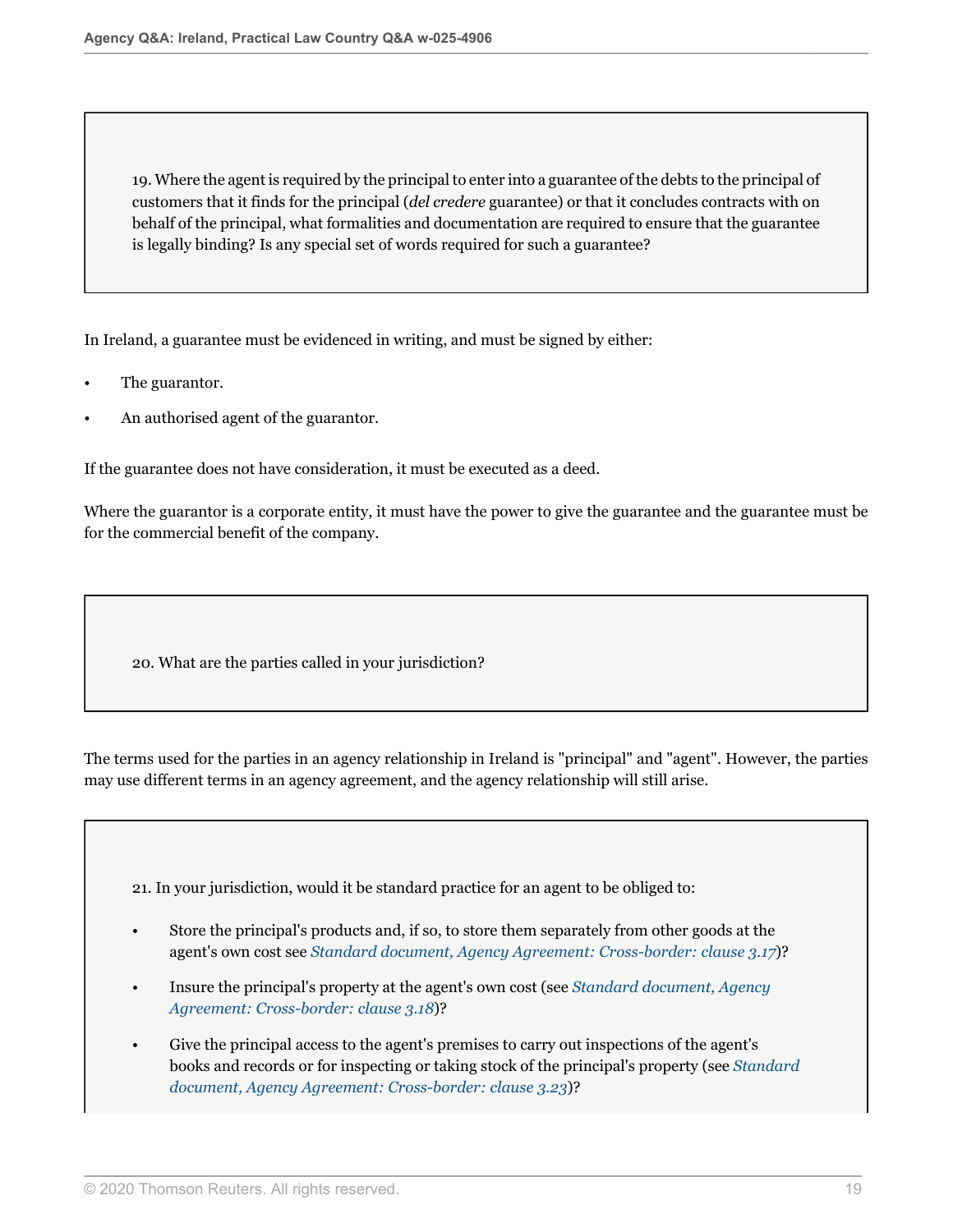- Contract with customers on the principal's standard terms and conditions? Would the agent receive protection under local law allowing it to deviate from any such requirement (see *[Standard document, Agency Agreement: Cross-border: clauses 4.2](http://uk.practicallaw.thomsonreuters.com/4-101-7451?originationContext=document&vr=3.0&rs=PLUK1.0&transitionType=DocumentItem&contextData=(sc.Default)#co_anchor_a632366)* and *[4.3](http://uk.practicallaw.thomsonreuters.com/4-101-7451?originationContext=document&vr=3.0&rs=PLUK1.0&transitionType=DocumentItem&contextData=(sc.Default)#co_anchor_a617639)*)?
- Stock adequate volumes of products and to deliver the products to the customer (see *[Standard](http://uk.practicallaw.thomsonreuters.com/4-101-7451?originationContext=document&vr=3.0&rs=PLUK1.0&transitionType=DocumentItem&contextData=(sc.Default)#co_anchor_a891308) [document, Agency Agreement: Cross-border: clause 4.7\)](http://uk.practicallaw.thomsonreuters.com/4-101-7451?originationContext=document&vr=3.0&rs=PLUK1.0&transitionType=DocumentItem&contextData=(sc.Default)#co_anchor_a891308)*?

These clauses in *[Standard document, Agency agreement: cross-border](http://uk.practicallaw.thomsonreuters.com/4-101-7451?originationContext=document&vr=3.0&rs=PLUK1.0&transitionType=DocumentItem&contextData=(sc.Default))* would not be considered unusual in Irish law. However, they are not standard, due to the range of agency arrangements that can arise.

22. Are there any obligatory statutory requirements in relation to commission payments to agents in your jurisdiction or the time limits when the commission payments must be made to agents by the principal (see *[Standard document, Agency Agreement: Cross-border: clause 6](http://uk.practicallaw.thomsonreuters.com/4-101-7451?originationContext=document&vr=3.0&rs=PLUK1.0&transitionType=DocumentItem&contextData=(sc.Default)#co_anchor_a564232)*)?

*[Standard document, Agency agreement: cross-border: clause 6](http://uk.practicallaw.thomsonreuters.com/4-101-7451?originationContext=document&vr=3.0&rs=PLUK1.0&transitionType=DocumentItem&contextData=(sc.Default)#co_anchor_a564232)* reflects the statutory requirements in Irish law relating to payments of commission to commercial agents (see *[Question 12](#page-10-0)*).

There are no foreign exchange controls or rules in place in Ireland in a situation where there is a local agent and a foreign principal.

23. Would it be possible in your jurisdiction to include a clause which:

- Makes commissions only payable by the principal to the agent in respect of contracts concluded during the term of the agreement only (see *[Standard document, Agency](http://uk.practicallaw.thomsonreuters.com/4-101-7451?originationContext=document&vr=3.0&rs=PLUK1.0&transitionType=DocumentItem&contextData=(sc.Default)#co_anchor_a87618) [Agreement: Cross-border: clause 6.1](http://uk.practicallaw.thomsonreuters.com/4-101-7451?originationContext=document&vr=3.0&rs=PLUK1.0&transitionType=DocumentItem&contextData=(sc.Default)#co_anchor_a87618)*)?
- Provides for a different (lower) rate of commission to be payable to the agent where the principal makes a direct sale to certain customers in the agent's territory (see *[Standard](http://uk.practicallaw.thomsonreuters.com/4-101-7451?originationContext=document&vr=3.0&rs=PLUK1.0&transitionType=DocumentItem&contextData=(sc.Default)#co_anchor_a950531) [document, Agency Agreement: Cross-border: clause 6.2](http://uk.practicallaw.thomsonreuters.com/4-101-7451?originationContext=document&vr=3.0&rs=PLUK1.0&transitionType=DocumentItem&contextData=(sc.Default)#co_anchor_a950531)*)?
- Excludes payment of commissions for product sales made by previous agents but which are concluded after the current agent's appointment (see *[Standard document, Agency](http://uk.practicallaw.thomsonreuters.com/4-101-7451?originationContext=document&vr=3.0&rs=PLUK1.0&transitionType=DocumentItem&contextData=(sc.Default)#co_anchor_a679453) [Agreement: Cross-border: clause 6.3](http://uk.practicallaw.thomsonreuters.com/4-101-7451?originationContext=document&vr=3.0&rs=PLUK1.0&transitionType=DocumentItem&contextData=(sc.Default)#co_anchor_a679453)*)?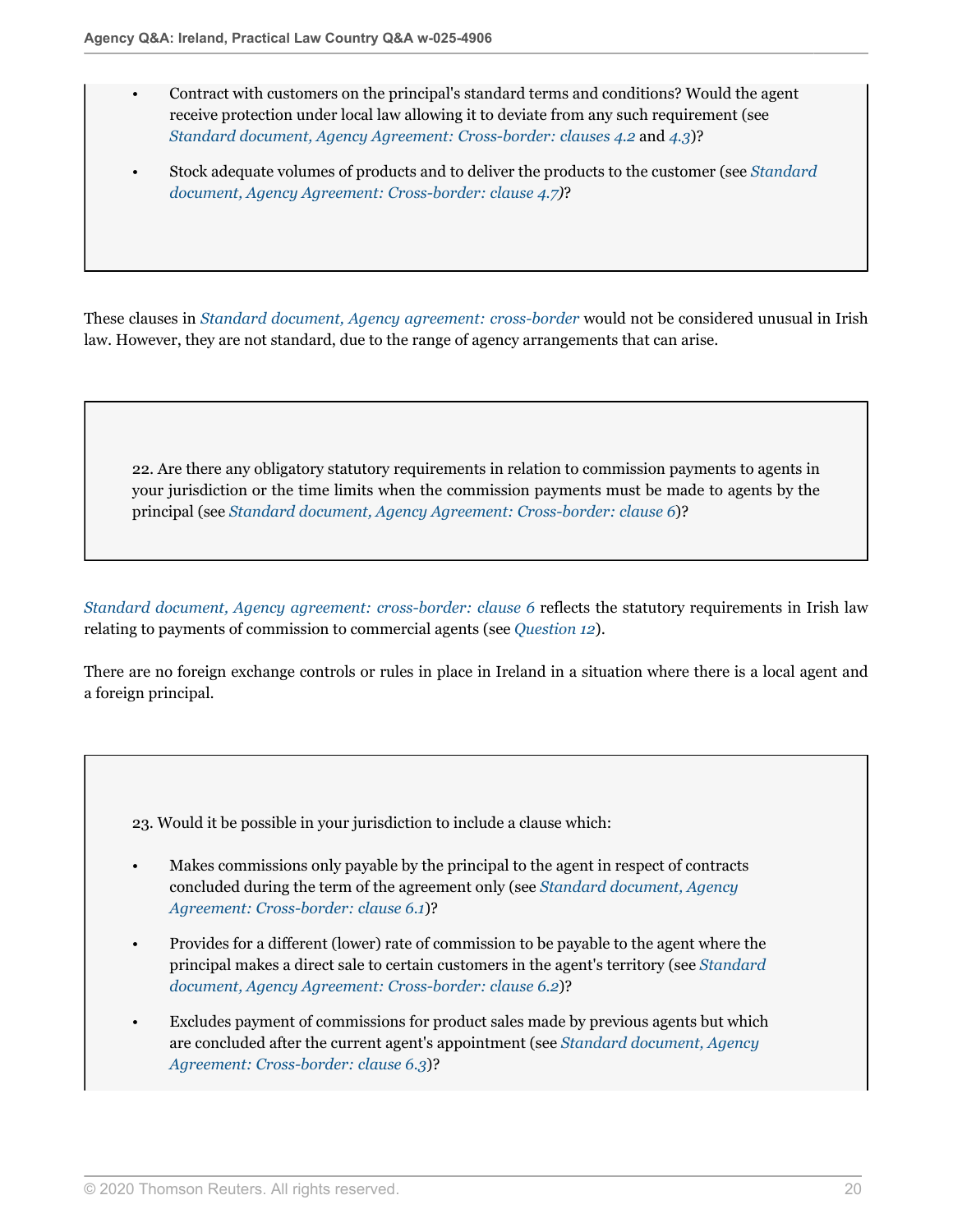- Provides for the principal to send a statement of the commission due to the agent in a specific period? If so, please confirm what the period must be under any applicable legislation (see *[Standard document, Agency Agreement: Cross-border: clause 6.10](http://uk.practicallaw.thomsonreuters.com/4-101-7451?originationContext=document&vr=3.0&rs=PLUK1.0&transitionType=DocumentItem&contextData=(sc.Default)#co_anchor_a156068)*)?
- Provides a right for the agent to retain commission out of the sale proceeds (see *[Standard](http://uk.practicallaw.thomsonreuters.com/4-101-7451?originationContext=document&vr=3.0&rs=PLUK1.0&transitionType=DocumentItem&contextData=(sc.Default)#co_anchor_a96025) [document, Agency Agreement: Cross-border: clause 6.11](http://uk.practicallaw.thomsonreuters.com/4-101-7451?originationContext=document&vr=3.0&rs=PLUK1.0&transitionType=DocumentItem&contextData=(sc.Default)#co_anchor_a96025)*)?
- Provides for each party to keep accounts and records of all transactions and allow the other party to inspect such accounts and records and take copies of them (see *[Standard document,](http://uk.practicallaw.thomsonreuters.com/4-101-7451?originationContext=document&vr=3.0&rs=PLUK1.0&transitionType=DocumentItem&contextData=(sc.Default)#co_anchor_a907806) [Agency Agreement: Cross-border: clause 6.13](http://uk.practicallaw.thomsonreuters.com/4-101-7451?originationContext=document&vr=3.0&rs=PLUK1.0&transitionType=DocumentItem&contextData=(sc.Default)#co_anchor_a907806)*)?
- Provides that all records held by either party referred to in previous bullet point belong to the principal (see *[Standard document, Agency Agreement: Cross-border: clause 6.13](http://uk.practicallaw.thomsonreuters.com/4-101-7451?originationContext=document&vr=3.0&rs=PLUK1.0&transitionType=DocumentItem&contextData=(sc.Default)#co_anchor_a907806)*)?

These clauses are generally permitted under Irish law.

In relation to *[clause 6.1](http://uk.practicallaw.thomsonreuters.com/4-101-7451?originationContext=document&vr=3.0&rs=PLUK1.0&transitionType=DocumentItem&contextData=(sc.Default)#co_anchor_a87618)*, where a commercial agency relationship arises, Article 8 of the Commercial Agents Directive allows a commercial agent to be entitled to commission on contracts concluded **after** the term of the agency agreement where either:

- The transaction is mainly attributable to the commercials agent's efforts during the term and where the contract was entered into within a reasonable period after the agency agreement terminated.
- Where the order of the third party reached the principal before the agreement terminated.

This entitlement will only arise where the commercial agent is remunerated in whole or in part by commission, and only in the absence of any other agreement made regarding commission payable between the parties.

(See *[Question 12](#page-10-0)*.)

24. In your jurisdiction, would it be permissible to mandate that any dispute on the amount of commission payable must be referred to the principal's auditor for settlement (to the exclusion of the agent having access to the courts)? If so, does the principal's auditor need to be registered in the agent's home jurisdiction? (See *[Standard document, Agency Agreement: Cross-border: clause 6.9](http://uk.practicallaw.thomsonreuters.com/4-101-7451?originationContext=document&vr=3.0&rs=PLUK1.0&transitionType=DocumentItem&contextData=(sc.Default)#co_anchor_a213520)*.)

This would be permissible under Irish law, and the principal's auditor need not be registered in the agent's home jurisdiction. *[Clause 6.9](http://uk.practicallaw.thomsonreuters.com/4-101-7451?originationContext=document&vr=3.0&rs=PLUK1.0&transitionType=DocumentItem&contextData=(sc.Default)#co_anchor_a213520)* would be enforceable for disputes relating to the amount of the commission only: the jurisdiction of the courts could not be excluded in respect of any disputes regarding the **interpretation** of any clause relating to the payment of commission.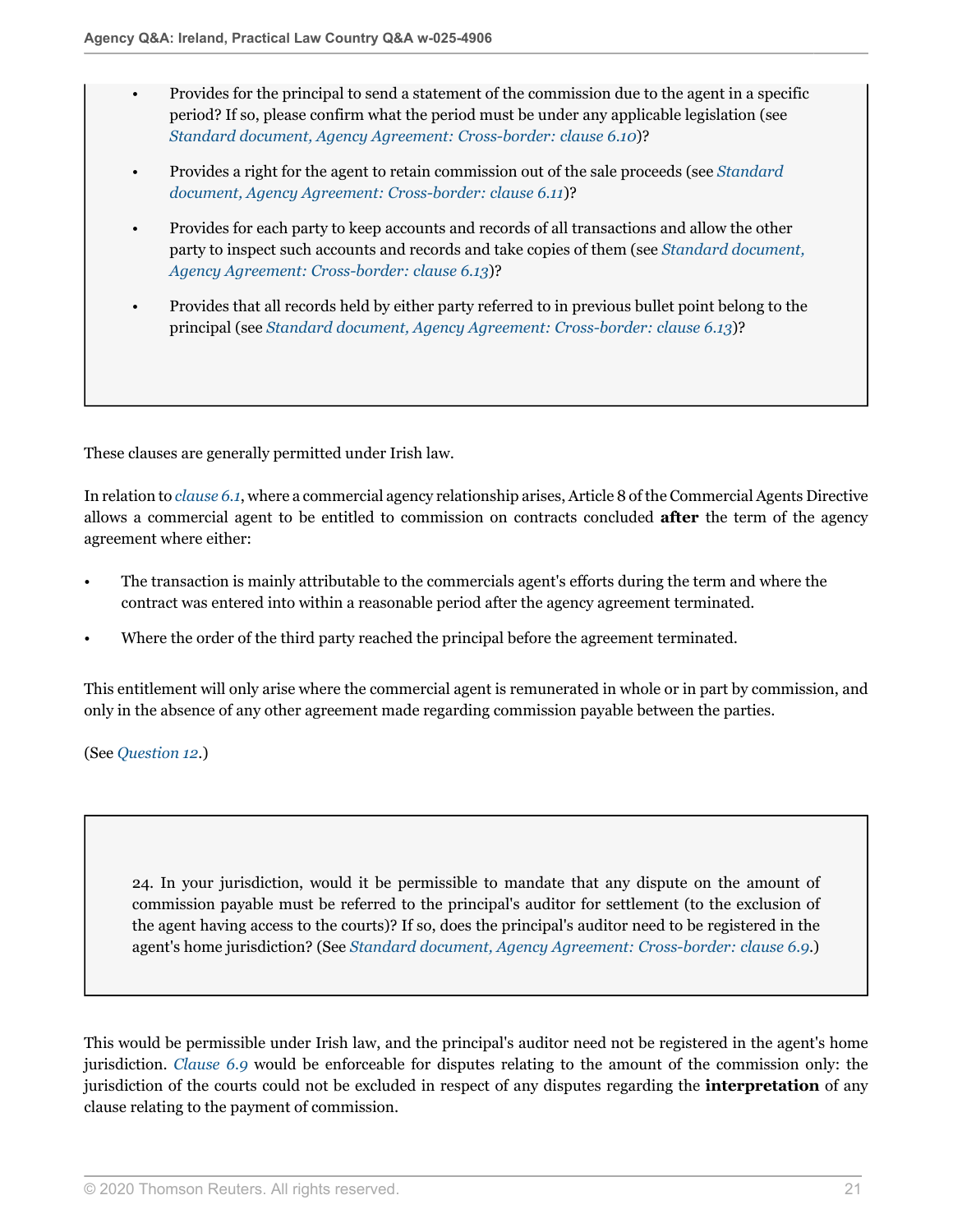25. Does the trust concept and the role of "trustee" exist in your jurisdiction? If not, how should the practical matter of separate bank accounts be reflected in clause wording? (See *[Standard document,](http://uk.practicallaw.thomsonreuters.com/4-101-7451?originationContext=document&vr=3.0&rs=PLUK1.0&transitionType=DocumentItem&contextData=(sc.Default)#co_anchor_a452554) [Agency Agreement: Cross-border: clause 6.12](http://uk.practicallaw.thomsonreuters.com/4-101-7451?originationContext=document&vr=3.0&rs=PLUK1.0&transitionType=DocumentItem&contextData=(sc.Default)#co_anchor_a452554)*.)

Yes; the concepts of trusts and trustees exist in the Irish jurisdiction, and so *[clause 6.12](http://uk.practicallaw.thomsonreuters.com/4-101-7451?originationContext=document&vr=3.0&rs=PLUK1.0&transitionType=DocumentItem&contextData=(sc.Default)#co_anchor_a452554)* is enforceable under Irish law.

26. In your jurisdiction, are there competition/anti-trust law implications of an agent agreeing to spend its own money on advertising the principal's products (see *[Standard document, Agency](http://uk.practicallaw.thomsonreuters.com/4-101-7451?originationContext=document&vr=3.0&rs=PLUK1.0&transitionType=DocumentItem&contextData=(sc.Default)#co_anchor_a373740) [Agreement: Cross-border: clause 7.1](http://uk.practicallaw.thomsonreuters.com/4-101-7451?originationContext=document&vr=3.0&rs=PLUK1.0&transitionType=DocumentItem&contextData=(sc.Default)#co_anchor_a373740)*)?

Where a genuine agency agreement exists, obligations under *[clause 7.1](http://uk.practicallaw.thomsonreuters.com/4-101-7451?originationContext=document&vr=3.0&rs=PLUK1.0&transitionType=DocumentItem&contextData=(sc.Default)#co_anchor_a373740)* would fall outside any prohibition under Article 101 of the TFEU (see *[Question 4](#page-3-0)* for the key factors in assessing whether a genuine agency agreement exists).

However, the fact that the agent is under an obligation to spend its own money on advertising may be one factor which suggests that a genuine agency relationship exists. This will be considered in the context of the entire context of the relationship between the parties.

27. Is it common practice in your jurisdiction for the principal to provide the agent with an indemnity in respect of any product liability claim? Does "damage" to property in any indemnity include harm to intangible property such as profits and reputation? (See *[Standard document, Agency Agreement:](http://uk.practicallaw.thomsonreuters.com/4-101-7451?originationContext=document&vr=3.0&rs=PLUK1.0&transitionType=DocumentItem&contextData=(sc.Default)#co_anchor_a198794) [Cross-border: clause 11.1](http://uk.practicallaw.thomsonreuters.com/4-101-7451?originationContext=document&vr=3.0&rs=PLUK1.0&transitionType=DocumentItem&contextData=(sc.Default)#co_anchor_a198794)*.)

*[Clause 11.1](http://uk.practicallaw.thomsonreuters.com/4-101-7451?originationContext=document&vr=3.0&rs=PLUK1.0&transitionType=DocumentItem&contextData=(sc.Default)#co_anchor_a198794)* reflects the position under Irish law in respect to the principal providing the agent with an indemnity. *[Clause 11.1](http://uk.practicallaw.thomsonreuters.com/4-101-7451?originationContext=document&vr=3.0&rs=PLUK1.0&transitionType=DocumentItem&contextData=(sc.Default)#co_anchor_a198794)* refers to "property", but does not specify whether this is intended to cover tangible property only, or to also extend to intangible property. To avoid ambiguity and the risk that a court might construe this to have a broader or narrower meaning than either party might intend, it would be preferable to be more precise.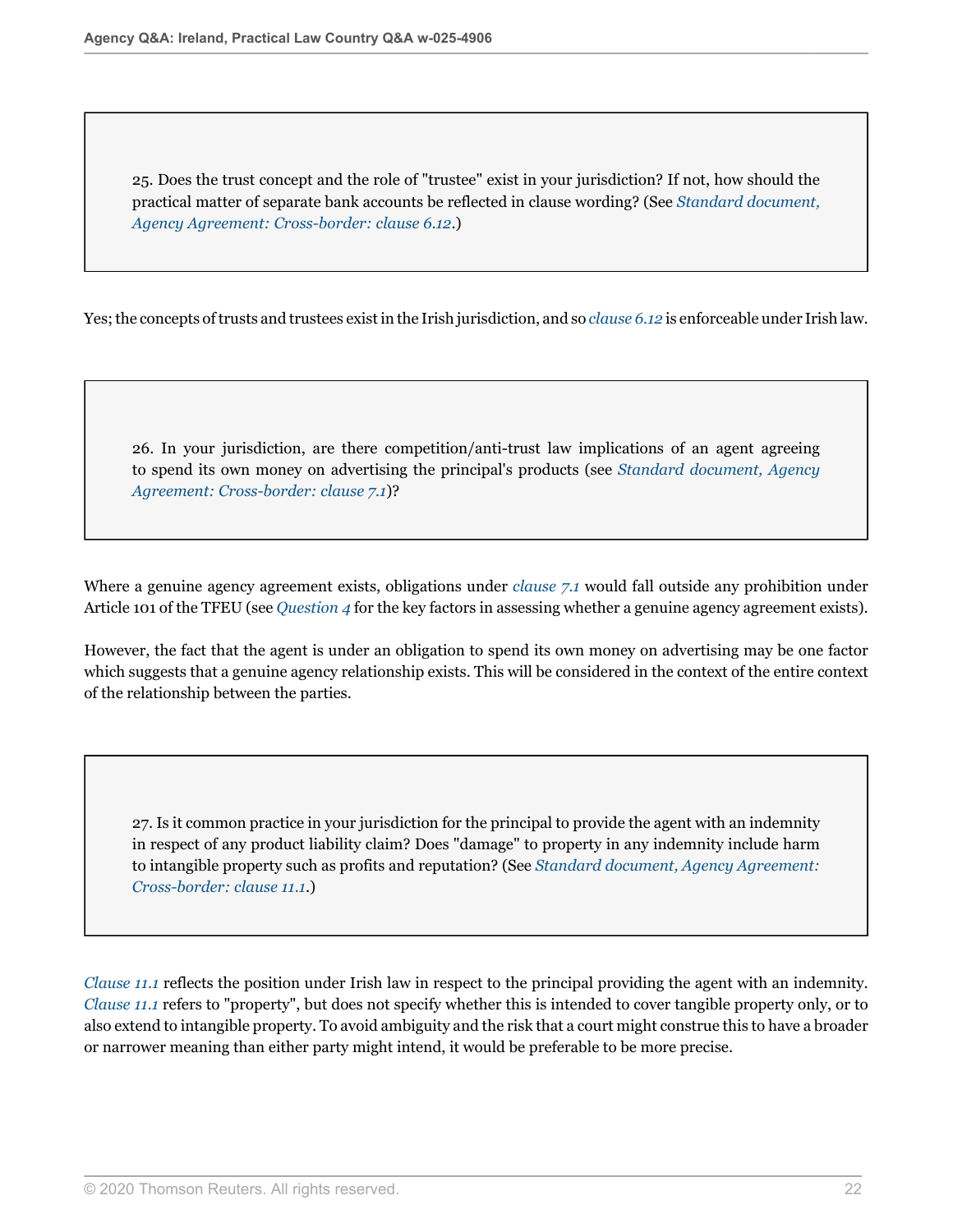28. What limitations and exclusions of liability might be appropriate (see *[Standard document, Agency](http://uk.practicallaw.thomsonreuters.com/4-101-7451?originationContext=document&vr=3.0&rs=PLUK1.0&transitionType=DocumentItem&contextData=(sc.Default)#co_anchor_a673196) [Agreement: Cross-border: clause 12](http://uk.practicallaw.thomsonreuters.com/4-101-7451?originationContext=document&vr=3.0&rs=PLUK1.0&transitionType=DocumentItem&contextData=(sc.Default)#co_anchor_a673196)*)?

In Ireland, the parties may not limit liability for death or personal injury caused by negligence, for fraud or for fraudulent misrepresentation. The parties have general freedom to contract in relation to any other limitations on liability.

29. Is the term "exclusive" agency agreement recognised in your jurisdiction? Does local law provide for automatic exclusivity?

Yes, the term exclusivity is recognised in Ireland, and generally is taken to mean that the principal will:

- Refrain from appointing another agent in the territory allocated to an agent.
- Impose a prohibition on the principal itself actively selling in that territory.

Exclusivity is not automatic in Ireland. If it is not expressly stated in an agency agreement whether the agency is on an exclusive or non-exclusive basis, it will be open to interpretation whether it is intended to be exclusive.

30. Is the term "sole" agency agreement recognised in your jurisdiction?

In Ireland, the term "sole" agency agreement is understood to mean that the agent will be the only agent appointed to a particular territory in accordance with the agreement. The principal may actively seek sales in the territory, but will be precluded from appointing any other agents within it.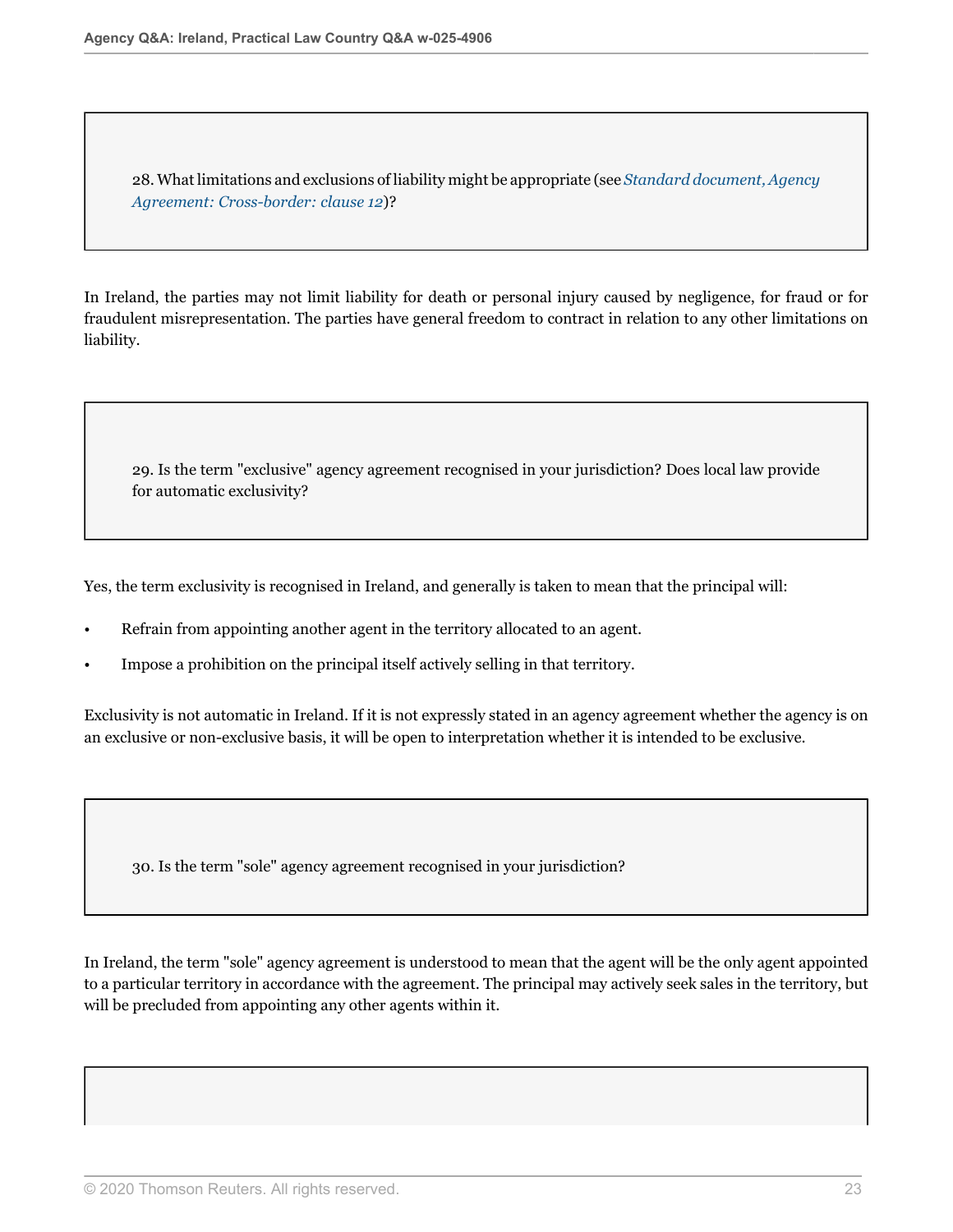31. Is the term "non-exclusive" agency agreement recognised in your jurisdiction?

Where an agency agreement is expressed to be non-exclusive in this jurisdiction, this would be understood to mean that the principal is not precluded from appointing further agents in the same territory or from itself actively seeking sales there.

32.Will any customs duties be payable under the agreement for any products that are received by an agent in your jurisdiction?

No customs duties will apply to goods being shipped and received in the EU. If the goods are being shipped from outside the EU, customs duties will be payable and it is advisable that provisions be made for this in the agency agreement.

33. Are there any compliance obligations on either party under your local laws?

A range of compliance obligations may apply to the parties to an agency agreement, depending on the sector or industry in which they are operating, such as standards relating to:

- Healthcare provision.
- Food safety standards.
- Product safety standards.
- The sale of investment products.

More generally, both parties must ensure that they do not commit any corruption-related offences under the Criminal Justice (Corruption Offences) Act 2018 (see *[Question 13](#page-12-0)*).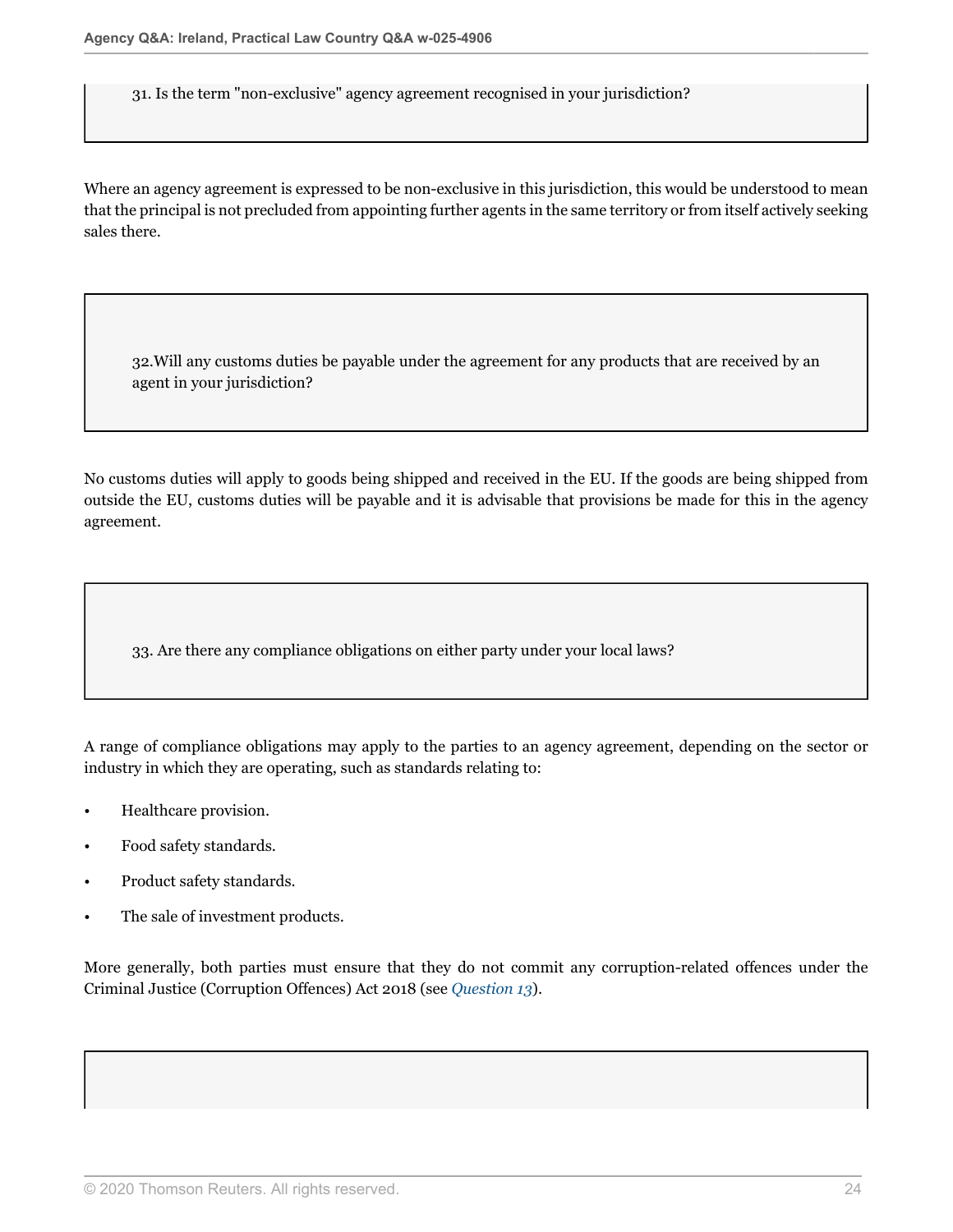34. In your jurisdiction, to what extent can an agent incur personal liability to a customer?

An agent may become personally liable to the customer in a number of ways, such as where:

- An agent is party to the contract.
- An agent personally executes a deed.
- An agent signs a bill of exchange (the agent should expressly state his representative authority).
- An agent does not disclose to the third party that it is acting in an agency capacity on behalf of a principal.
- An agent warrants that it has proper authority to act on the principal's authority when it does not.
- An agent can be shown to have acted fraudulently when warranting authority it did not have, in which case the agent may be liable for the tort of deceit.

A commercial agent may obtain insurance in Ireland to cover any such personal liability that arises.

35. Does the law in your jurisdiction dictate which governing law and jurisdiction will apply to the agency agreement (see *[Standard document, Agency Agreement: Cross-border: clauses 25](http://uk.practicallaw.thomsonreuters.com/4-101-7451?originationContext=document&vr=3.0&rs=PLUK1.0&transitionType=DocumentItem&contextData=(sc.Default)#co_anchor_a571372)* and *[26](http://uk.practicallaw.thomsonreuters.com/4-101-7451?originationContext=document&vr=3.0&rs=PLUK1.0&transitionType=DocumentItem&contextData=(sc.Default)#co_anchor_a921195)*)?

In general, no. The parties are free to agree as between themselves on choice of law. The Commercial Agents Regulations do not specify that commercial agency agreements to which they apply must be governed by Irish law.

36. Does the agreement need to be in a language other than English to be valid and enforceable (see *[Standard document, Agency Agreement: Cross-border: clause 27](http://uk.practicallaw.thomsonreuters.com/4-101-7451?originationContext=document&vr=3.0&rs=PLUK1.0&transitionType=DocumentItem&contextData=(sc.Default)#co_anchor_a989468)*)?

No.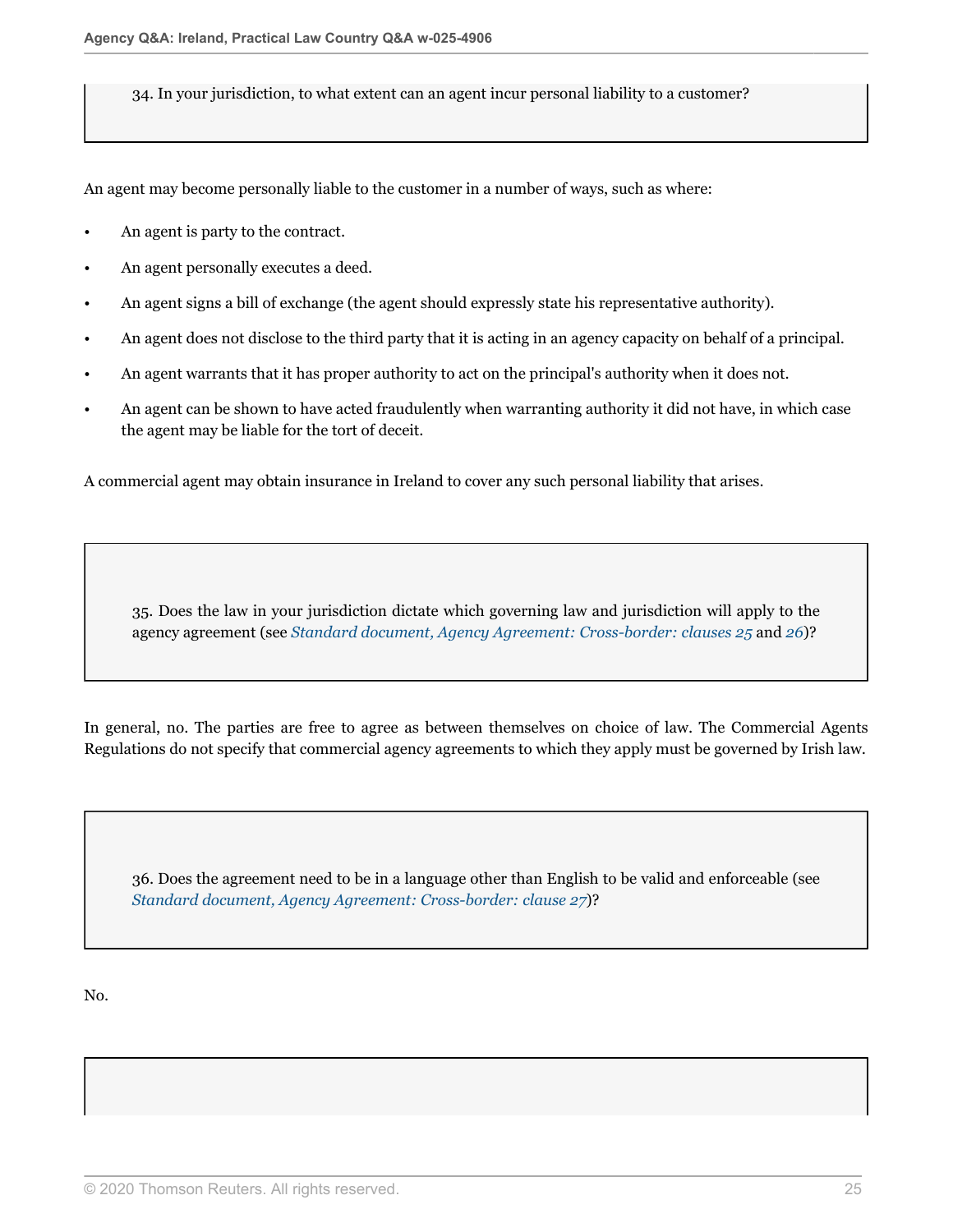37. How does this agreement need to be executed to ensure that it is valid and enforceable? Does it need to be registered with any authority in your jurisdiction?

### **Execution formalities**

An agency agreement need not generally be executed as a deed, and may be executed as a simple contract. Where an individual is signing on behalf of a company, they must be duly authorised to do so.

### **Registration formalities**

There are no registration formalities for agency agreements in Ireland.

38. Are there any clauses in *[Standard document, Agency agreement: Cross-border](http://uk.practicallaw.thomsonreuters.com/4-101-7451?originationContext=document&vr=3.0&rs=PLUK1.0&transitionType=DocumentItem&contextData=(sc.Default))* that would not be legally enforceable or not standard practice in your jurisdiction?

No.

39. Are there any other clauses that would be usual to see in an agency agreement and/or that are standard practice in your jurisdiction?

No.

# **Brexit**

<span id="page-25-0"></span>40. From the point of view of your jurisdiction, what issues do you anticipate arising in relation to agency agreements which either: (i) contain an express choice of English law as governing law; or (ii)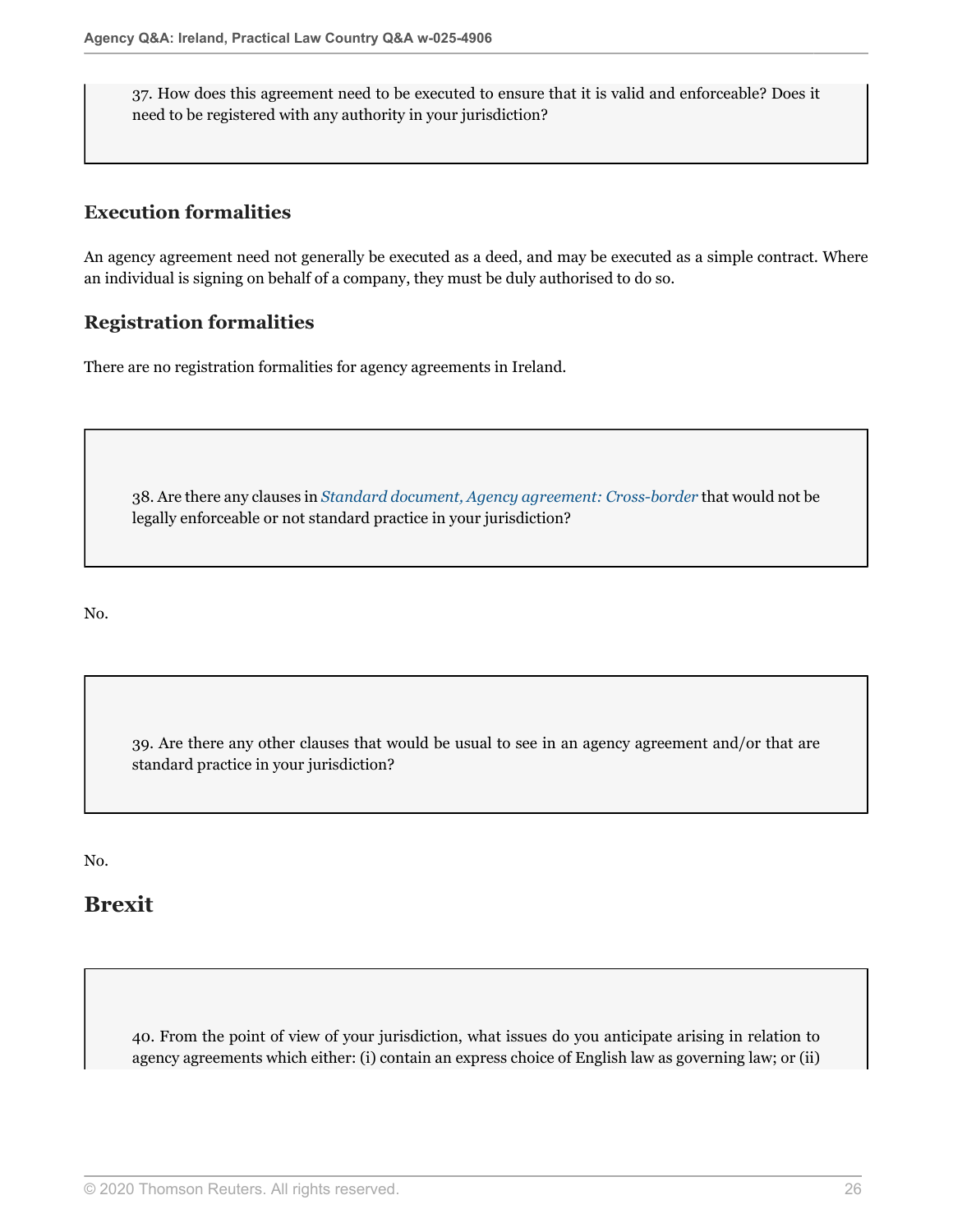have a UK-incorporated principal or agent as a party and are governed by the laws of your jurisdiction, in consequence of the UK ceasing to be a member state of the European Union?

The UK withdrew from the EU on 31 January 2020. The transition period formally began on 1 February 2020 and is due to run until 31 December 2020. The extent to which there will be UK laws post-transition period that are similar to the regime currently provided for by the Commercial Agents Directive is unclear at this stage.

Where a commercial agency agreement provides for English law as the governing law, it may fall outside the scope of the Commercial Agents Directive at the end of the transition period. It seems likely that provisions similar or equivalent to the Commercial Agents Directive will apply in the UK after this time; however, this is still uncertain.

The Commercial Agents Directive governs much of the law relating to agency in Ireland. When the transition period expires, the Commercial Agents Directive will still continue to apply to any agency agreement that specifies Irish law as the governing law.

41. In relation to any points identified in *[Question 40](#page-25-0)*, would you recommend that any adjustment should be made now to *[Standard document, Agency agreement: Cross-border](http://uk.practicallaw.thomsonreuters.com/4-101-7451?originationContext=document&vr=3.0&rs=PLUK1.0&transitionType=DocumentItem&contextData=(sc.Default))* if it were to be used as an agreement governed by the law of your jurisdiction, in order to address those points in advance?

No.

**Contributor details**

**Adam Finlay, Partner**

**McCann FitzGerald E** *[adam.finlay@mccannfitzgerald.com](mailto:adam.finlay@mccannfitzgerald.com)*

**Areas of practice.** Commercial contracts.

**Siobhán Power**

**McCann FitzGerald E** *[siobhan.power@mccannfitzgerald](mailto:siobhan.power@mccannfitzgerald)*